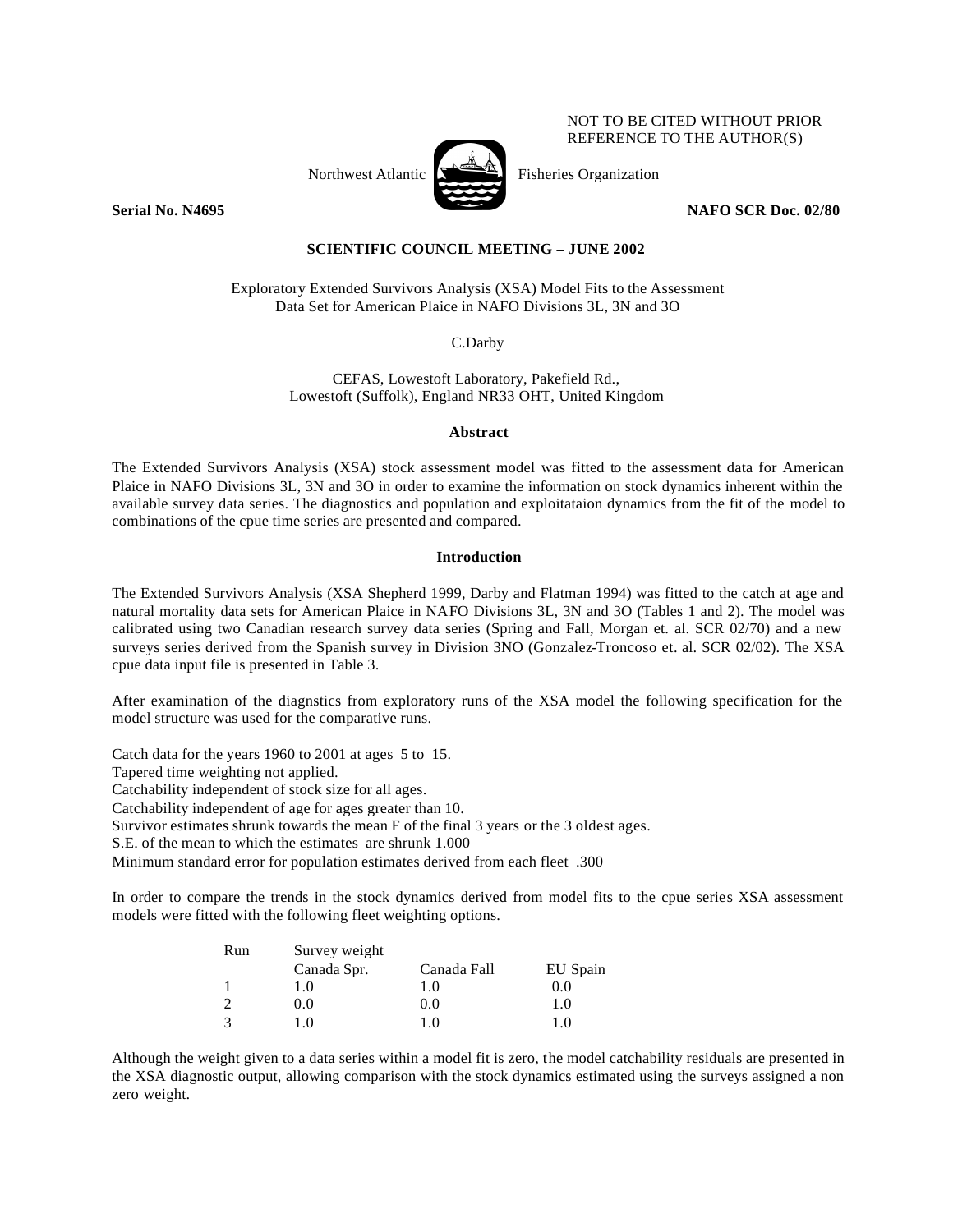## **Results**

Tables  $4 - 6$  and Figures  $1 - 3$  present the diagnostic output from the XSA runs  $1 - 3$ . Figure 4 compares the survivors estimated in 2002 using each of the fitted models, Figure 5 compares the trends in estimated spawning stock biomass.

The diagnostic tables presented in Tables  $4 - 6$  illustrate that there is a marked difference between the trends in the population dynamics as estimated by an XSA fitted to the Canadian survey series and the EU Spain survey.

If the model is fitted to the Canadian survey series, the log catchabiliy residuals for the EU survey have a marked positive trend indicating that the EU survey is anticipating a faster rate of stock increase than that estimated from the Canadian data series.

If the model is specified such that the EU survey is used to estimate the stock trends, a marked negative trend is induced into Canadian survey log catchability residuals. In addition the population abundances estimated in the last year of the assessment (Figure 4) are unrealistic. The unceratinty in the recent population dynamics results from the low fishing mortality that has occurred since the moratorium. Cohort abundances estimated during this period are extremely sensitive to the terminal population used to initiate the VPA (weak convergence), consequently the estimates of the EU catchability parameters, estimated for the same time period, are also poorly determined. In order to match the upwards trend in the EU survey cpue data the assessment model fits a severe increase in the population abundance to unrealistic levels. The estimated survivors are presented in Figure 4 which highlights the inconsistancy between the assessment calibrated using the EU and Canadian surveys separatelty.

In run Run 3 the XSA model is fitted with the three survey series given equal initial relative weight and with inverse variance iterative reweighting applied within the fitting algorithm. The residual patterns and regression diagnostics indicate that the EU survey indicates a disproportionate increase in the rate of increase of the stock. The survey has a strong trend in the log catchability residuals and is consequently down weighted in the model fit. The full diagnostic output from the inverse variance model fit is presented in Appendix 1.

#### **Discussion**

The results of the comparative runs using XSA single fleet weighting indicate that there is a marked difference in the individual survey based interpretations of the dynamics of the American Plaice stock in NAFO Divisions 3L, 3N and 3O.

When the model is fitted to the Canadian surveys, the estimated population numbers are substantially lower than those estimated using the EU Spain survey information. The model fitted to the EU survey data alone, can only match the trend in the survey cpue by estimating a substantial and unrealistic increase in the population abundance in the most recent years.

The Canadian surveys cover the greater proportion of the stock distribution, whereas the EU surveys cover a relatively restricted area in the south. Stock distribution maps (Morgan et. al. SCR 02/70) illustrate that changes in the abundance in the region of the NAFO Regulatory Area that is covered by the Spanish survey have shown greater rates of increase than the proportion of the stock distributed within Canadian waters. The survey biomass time series derived from the Canadian survey in Divisions 3N and 3O (Morgan et. al. SCR 02/70), carried out in the same area as the Spanish survey, also demonstrate that the increase in those regions is disproportionate to the dynamics in the norththern region of the stock distribution.

The results of the analysis indicate that the trend in the EU Spain survey cpue data is inconsistent with the alternative data series and the percieved dynamics of the stock. The disproportionate increase in the catch rates from this survey most likely result from localised changes in the stock abundance.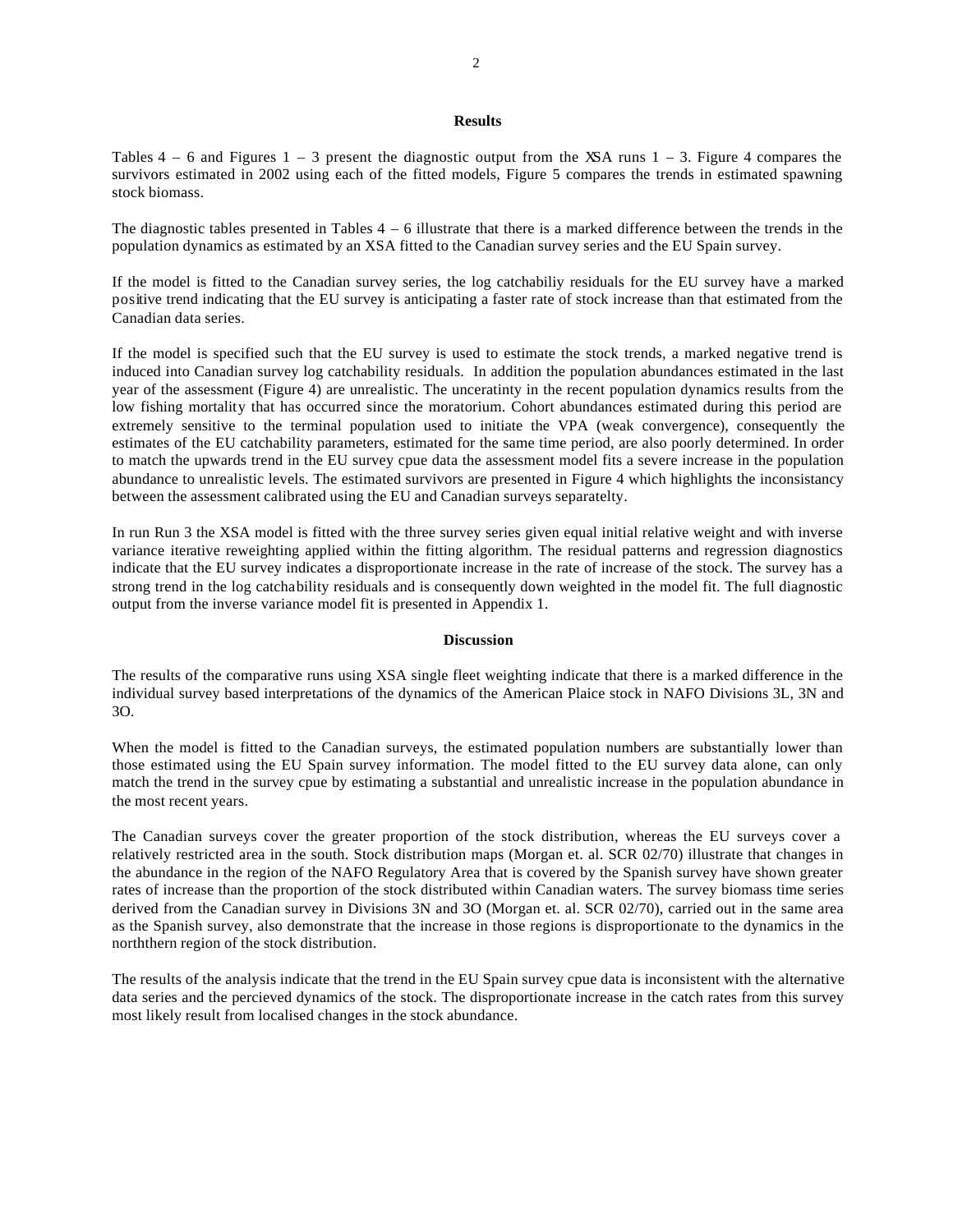## **References**

DARBY, C.D ., and S. FLATMAN. 1994. Virtual Population Analysis: Version 3.1 (Windows/Dos) user guide. Info. Tech. Ser., MAFF Direct. Fish. Res., Lowestoft, (1): 85 p.

González Troncoso D., X. Paz and Esther Román. Abundance, Biomass and Population Structure for American Plaice from the Surveys Conducted by Spain in the NAFO Regulatory Area of Divisions 3NO, 1995-2001 NAFO SCR Doc 02/02

Morgan M.J., W.B. Brodie, B.P. Healey, D. Maddock Parsons, K. Dwyer and D. Power An assessment of American plaice in NAFO Div. 3LNO NAFO SCR Doc. 02/70

Shepherd, J. G. 1999. Extended survivors analysis: An improved method for the analysis of catch-at-age data and abundance indices ICES Journal of Marine Science Vol. 56, No. 5, October 1999 pp. 584-591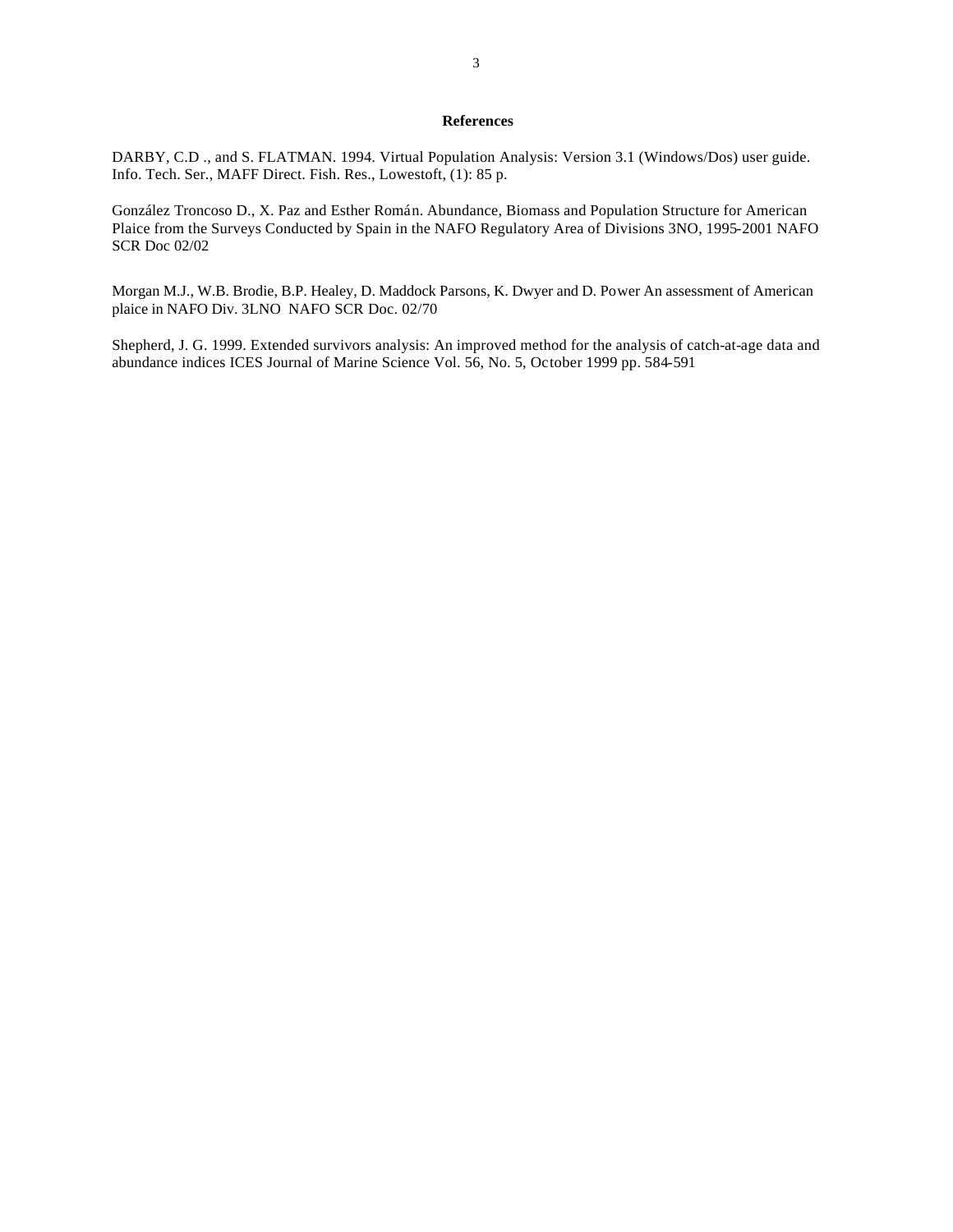| AMERICAN PLAICE NAFO 3LNO CATCH NUMBERS thousands |        |         |         |         |         |         |         |         |              |         |      |
|---------------------------------------------------|--------|---------|---------|---------|---------|---------|---------|---------|--------------|---------|------|
| 1                                                 | 2      |         |         |         |         |         |         |         |              |         |      |
| 1960                                              | 2001   |         |         |         |         |         |         |         |              |         |      |
| 5<br>$\mathbf{1}$                                 | 15     |         |         |         |         |         |         |         |              |         |      |
| 44.7                                              | 318.8  | 841.8   | 1365.9  | 1738.3  | 2280    | 2540    | 3473.6  | 2752.5  | 2564.7       | 4588.8  | 1960 |
| 28.1                                              | 200.4  | 531.2   | 1230.9  | 2463.9  | 3174.2  | 2467.1  | 2272    | 3894.1  | 2579.4       | 5102.7  | 1961 |
| 62.4                                              | 445.1  | 657.2   | 1096.1  | 1184.5  | 1669.1  | 2432.4  | 2697.6  | 2409.5  | 3276.8       | 5958.8  | 1962 |
| 144.3                                             | 1029.7 | 1866.4  | 1434.1  | 1546.8  | 2237.6  | 3104.3  | 4174.8  | 3896.9  | 3851.9       | 5622.8  | 1963 |
| 268.6                                             | 1916.7 | 4997.5  | 3253.4  | 6174.5  | 8768.6  | 6960.2  | 6149.8  | 3245.9  | 3033.6       | 5552.8  | 1964 |
| 475.5                                             | 3157   | 7234.8  | 9305.9  | 7048    | 7562.9  | 5731.6  | 5790.8  | 5214.6  | 4333.2       | 6510.2  | 1965 |
| 1759.8                                            | 6271.7 | 10036.6 | 11132.5 | 9516.7  | 7266.3  | 7106.4  | 5667.6  | 5731    | 5009.8       | 8475.7  | 1966 |
| 433.9                                             | 3345.3 | 10834.8 | 7647.2  | 9504.5  | 13713.2 | 13672.7 | 14564.6 | 9495.5  | 6572.1       | 13247.8 | 1967 |
| 275.8                                             | 2342.3 | 4139.2  | 9785.9  | 11210.5 | 11631   | 7735.4  | 13842.2 | 8778    | 6339.2       | 8419.3  | 1968 |
| 690.3                                             | 2453.1 | 7875    | 14186.6 | 18181.9 | 12778.9 | 12735.3 | 10396.6 | 7053.8  | 5305.1       | 7666.2  | 1969 |
| 115.9                                             | 2172.2 | 2554.1  | 10006.8 | 13536.7 | 11286.1 | 11179.1 | 8248.5  | 5556.4  | 4661.3       | 9285    | 1970 |
| 1135.9                                            | 1749.6 | 8411.7  | 10457.6 | 15504.1 | 14164.8 | 10993.1 | 9026.5  | 5195.2  | 3720.6       | 7130.5  | 1971 |
| 578.2                                             | 2573.8 | 2367.8  | 7696.8  | 11301.7 | 12765.9 | 12718   | 10706   | 6783.8  | 4354         | 7033.1  | 1972 |
| 46.4                                              | 1079.1 | 6329.1  | 10518.1 | 13016.7 | 10042.3 | 9980.4  | 6762.3  | 6589.6  | 3733.8       | 7013.8  | 1973 |
| 354                                               | 5955   | 10475   | 10069   | 7768    | 9004    | 7086    | 4596    | 3809    | 2278         | 2164    | 1974 |
| 883                                               | 3128   | 7220    | 9433    | 9234    | 7903    | 5701    | 4732    | 3788    | 2617         | 2933    | 1975 |
| 837                                               | 3907   | 8781    | 19363   | 16597   | 12338   | 8323    | 5156    | 3024    | 2309         | 2241    | 1976 |
| 974                                               | 6723   | 8743    | 11730   | 13559   | 11157   | 6520    | 4257    | 2369    | 1493         | 1625    | 1977 |
| 1558                                              | 4467   | 9195    | 10397   | 12743   | 13881   | 9938    | 6823    | 3655    | 2239         | 2440    | 1978 |
| 1257                                              | 6551   | 13532   | 18747   | 14977   | 12506   | 8791    | 3775    | 1843    | 714          | 580     | 1979 |
| 263                                               | 2977   | 9531    | 12578   | 14111   | 14212   | 11288   | 8088    | 3732    | 1565         | 1022    | 1980 |
| 154                                               | 554    | 2248    | 4786    | 7921    | 11425   | 13565   | 11872   | 8693    | 5591         | 4697    | 1981 |
| 27                                                | 314    | 1814    | 4799    | 8946    | 12836   | 15801   | 14489   | 7942    | 4224         | 2943    | 1982 |
| 119                                               | 991    | 3053    | 5797    | 8343    | 7707    | 8493    | 7517    | 4588    | 2480         | 1771    | 1983 |
| 48                                                | 397    | 1516    | 3311    | 5853    | 9958    | 12887   | 8964    | 5072    | 2515         | 1602    | 1984 |
| 296                                               | 788    | 2362    | 5652    | 10694   | 15741   | 14528   | 9233    | 4108    | 1969         | 1792    | 1985 |
| 4407                                              | 9707   | 12556   | 12530   | 13372   | 13874   | 14246   | 10376   | 5947    | 2637         | 2155    | 1986 |
| 2237                                              | 4941   | 7691    | 10893   | 15867   | 17640   | 11404   | 6986    | 3076    | 1303         | 1046    | 1987 |
| 2908                                              | 3213   | 4853    | 7269    | 10123   | 10325   | 9260    | 6040    | 2692    | 1156         | 962     | 1988 |
| 12745                                             | 11553  | 11432   | 9652    | 14180   | 12387   | 8405    | 4972    | 2029    | 1027         | 715     | 1989 |
| 15134                                             | 7694   | 4489    | 4604    | 8666    | 8666    | 6452    | 3633    | 1702    | 945          | 548     | 1990 |
| 6103                                              | 12152  | 7846    | 9331    | 7856    | 6589    | 4394    | 2294    | 811     | 364          | 484     | 1991 |
| 148                                               | 1023   | 2591    | 3395    | 3618    | 2154    | 1507    | 875     | 576     | 513          | 579     | 1992 |
| 1172.4                                            | 3712.9 | 8820.9  | 11590.5 | 5720    | 3376.9  | 1853.1  | 1002.5  | 526.9   | 354.7        | 526.8   | 1993 |
| 4316.3                                            | 3837.1 | 5426.1  | 4459.7  | 2777    | 736.9   | 475.6   | 162.8   | 120.9   | 54.7         | 27.7    | 1994 |
| 99.2                                              | 313.9  | 453.2   | 333     | 203.3   | 65.5    | 13.6    | 4.1     | 0.1     | 0.1          | 0.4     | 1995 |
| 180.9                                             | 742.8  | 975     | 452.7   | 211.1   | 51.9    | 10.4    | 8.1     | $2.3\,$ | $\mathbf{1}$ | 1.3     | 1996 |
| 19.4                                              | 134.9  | 543.7   | 719.4   | 409.4   | 149.3   | 93.5    | 56.8    | 26.2    | 1.4          | 1.4     | 1997 |
| 10.6                                              | 54.8   | 272.7   | 767.1   | 804.9   | 455.5   | 278.5   | 117.3   | 69      | 49.2         | 18.3    | 1998 |
| 26                                                | 174.5  | 268.4   | 579.2   | 1030    | 1079.5  | 627.5   | 278.6   | 126     | 45.1         | 27.5    | 1999 |
| 24.6                                              | 318.7  | 953.5   | 1380.5  | 1943.3  | 1773.3  | 1095.7  | 449.9   | 194.9   | 43.6         | 114.8   | 2000 |
| 110.2                                             | 330.6  | 1136.8  | 1410.6  | 1581.9  | 1593.6  | 1402.1  | 663.9   | 231.8   | 85.8         | 109     | 2001 |

Table 1. American Plaice in Divisions 3L, 3N, 3O catch numbers at age in thounsands.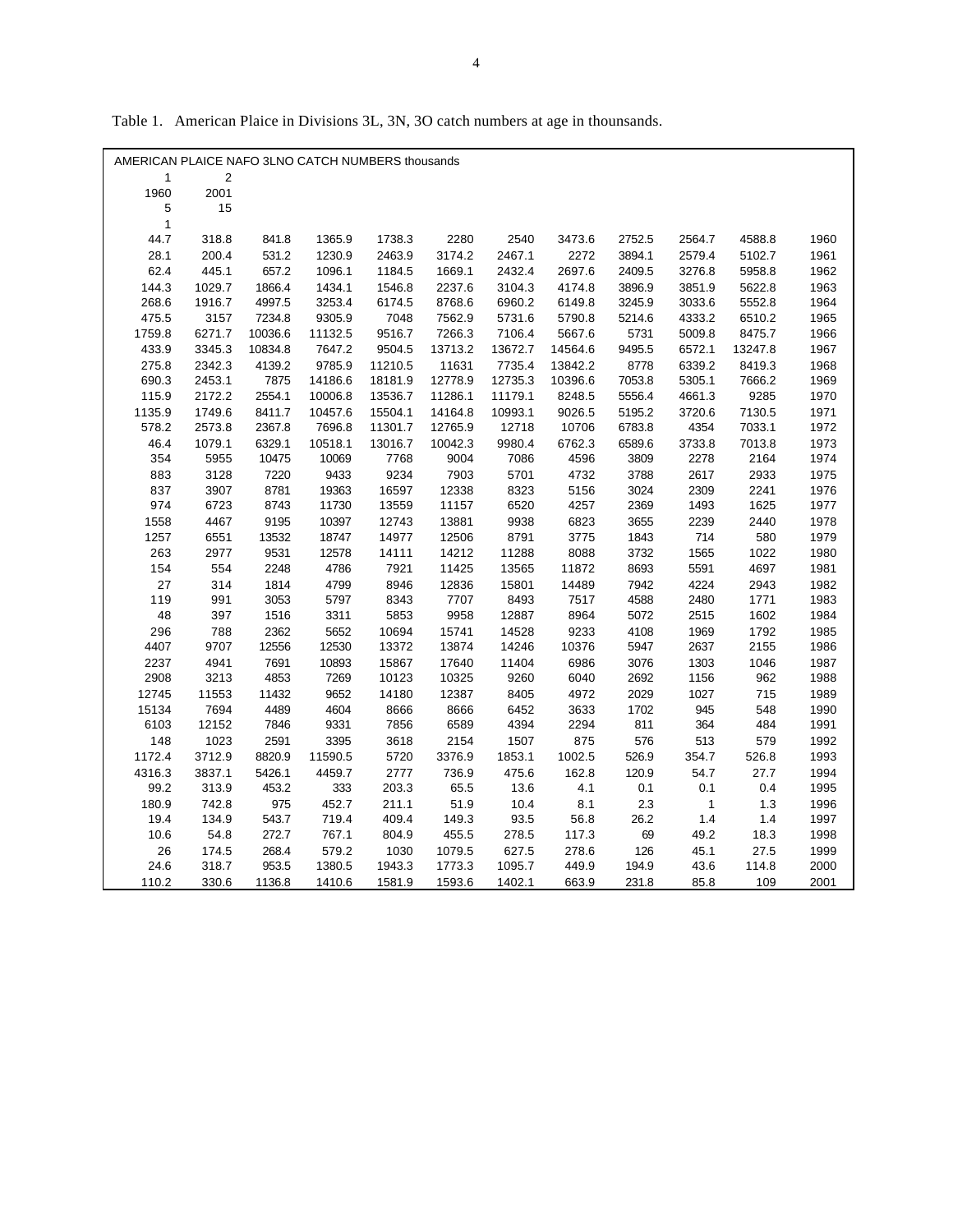| AMERICAN PLAICE NAFO 3LNO CATCH NUMBERS thousands |                    |                    |                |                    |                |            |            |            |                |            |              |
|---------------------------------------------------|--------------------|--------------------|----------------|--------------------|----------------|------------|------------|------------|----------------|------------|--------------|
| 1                                                 | 5                  |                    |                |                    |                |            |            |            |                |            |              |
| 1960                                              | 2001               |                    |                |                    |                |            |            |            |                |            |              |
| 5                                                 | 15                 |                    |                |                    |                |            |            |            |                |            |              |
| $\mathbf{1}$                                      |                    |                    |                |                    |                |            |            |            |                |            |              |
| 0.2                                               | 0.2                | 0.2                | $0.2\,$        | 0.2                | 0.2            | 0.2        | 0.2        | 0.2        | 0.2            | 0.2        | 1960         |
| 0.2                                               | 0.2                | 0.2                | $0.2\,$        | $0.2\,$            | $0.2\,$        | 0.2        | 0.2        | 0.2        | 0.2            | 0.2        | 1961         |
| 0.2                                               | $0.2\,$            | $0.2\,$            | $0.2\,$        | $0.2\,$            | $0.2\,$        | 0.2        | 0.2        | 0.2        | 0.2            | 0.2        | 1962         |
| 0.2                                               | 0.2                | $0.2\,$            | 0.2            | 0.2                | 0.2            | 0.2        | 0.2        | 0.2        | 0.2            | 0.2        | 1963         |
| $0.2\,$                                           | 0.2                | $0.2\,$            | $0.2\,$        | $0.2\,$            | 0.2            | 0.2        | $0.2\,$    | 0.2        | $0.2\,$        | 0.2        | 1964         |
| 0.2                                               | 0.2                | $0.2\,$            | $0.2\,$        | 0.2                | 0.2            | 0.2        | 0.2        | 0.2        | 0.2            | 0.2        | 1965         |
| $0.2\,$                                           | 0.2                | $0.2\,$            | $0.2\,$        | $0.2\,$            | $0.2\,$        | 0.2        | 0.2        | 0.2        | 0.2            | 0.2        | 1966         |
| 0.2                                               | $0.2\,$            | $0.2\,$            | $0.2\,$        | $0.2\,$            | $0.2\,$        | 0.2        | 0.2        | 0.2        | 0.2            | $0.2\,$    | 1967         |
| 0.2                                               | 0.2                | $0.2\,$            | $0.2\,$        | 0.2                | 0.2            | 0.2        | 0.2        | 0.2        | 0.2            | 0.2        | 1968         |
| 0.2                                               | $0.2\,$            | $0.2\,$            | $0.2\,$        | $0.2\,$            | $0.2\,$        | $0.2\,$    | 0.2        | 0.2        | $0.2\,$        | $0.2\,$    | 1969         |
| 0.2                                               | $0.2\,$            | $0.2\,$            | $0.2\,$        | $0.2\,$            | $0.2\,$        | 0.2        | 0.2        | 0.2        | 0.2            | 0.2        | 1970         |
| $0.2\,$                                           | 0.2                | $0.2\,$            | $0.2\,$<br>0.2 | 0.2                | 0.2            | 0.2        | 0.2        | 0.2        | 0.2            | 0.2        | 1971         |
| 0.2<br>$0.2\,$                                    | $0.2\,$<br>$0.2\,$ | $0.2\,$<br>$0.2\,$ | $0.2\,$        | $0.2\,$<br>$0.2\,$ | $0.2\,$<br>0.2 | 0.2<br>0.2 | 0.2<br>0.2 | 0.2<br>0.2 | $0.2\,$<br>0.2 | 0.2<br>0.2 | 1972<br>1973 |
| $0.2\,$                                           | $0.2\,$            | $0.2\,$            | 0.2            | 0.2                | 0.2            | $0.2\,$    | 0.2        | 0.2        | 0.2            | 0.2        | 1974         |
| 0.2                                               | 0.2                | 0.2                | $0.2\,$        | $0.2\,$            | $0.2\,$        | 0.2        | 0.2        | 0.2        | 0.2            | 0.2        | 1975         |
| 0.2                                               | $0.2\,$            | $0.2\,$            | $0.2\,$        | $0.2\,$            | 0.2            | 0.2        | 0.2        | 0.2        | 0.2            | 0.2        | 1976         |
| 0.2                                               | 0.2                | 0.2                | 0.2            | 0.2                | $0.2\,$        | 0.2        | 0.2        | 0.2        | 0.2            | 0.2        | 1977         |
| $0.2\,$                                           | 0.2                | $0.2\,$            | 0.2            | 0.2                | 0.2            | 0.2        | 0.2        | 0.2        | 0.2            | 0.2        | 1978         |
| $0.2\,$                                           | 0.2                | $0.2\,$            | 0.2            | 0.2                | 0.2            | 0.2        | 0.2        | 0.2        | 0.2            | 0.2        | 1979         |
| $0.2\,$                                           | 0.2                | $0.2\,$            | $0.2\,$        | $0.2\,$            | 0.2            | 0.2        | 0.2        | 0.2        | 0.2            | 0.2        | 1980         |
| 0.2                                               | $0.2\,$            | $0.2\,$            | $0.2\,$        | $0.2\,$            | 0.2            | 0.2        | 0.2        | 0.2        | 0.2            | 0.2        | 1981         |
| $0.2\,$                                           | 0.2                | $0.2\,$            | $0.2\,$        | $0.2\,$            | $0.2\,$        | $0.2\,$    | 0.2        | 0.2        | 0.2            | 0.2        | 1982         |
| $0.2\,$                                           | $0.2\,$            | $0.2\,$            | $0.2\,$        | 0.2                | 0.2            | $0.2\,$    | $0.2\,$    | $0.2\,$    | 0.2            | 0.2        | 1983         |
| $0.2\,$                                           | 0.2                | $0.2\,$            | $0.2\,$        | $0.2\,$            | $0.2\,$        | 0.2        | 0.2        | 0.2        | 0.2            | 0.2        | 1984         |
| 0.2                                               | 0.2                | 0.2                | 0.2            | 0.2                | 0.2            | 0.2        | 0.2        | 0.2        | 0.2            | 0.2        | 1985         |
| 0.2                                               | 0.2                | $0.2\,$            | $0.2\,$        | $0.2\,$            | $0.2\,$        | 0.2        | 0.2        | 0.2        | 0.2            | 0.2        | 1986         |
| 0.2                                               | $0.2\,$            | $0.2\,$            | $0.2\,$        | $0.2\,$            | $0.2\,$        | 0.2        | 0.2        | 0.2        | 0.2            | 0.2        | 1987         |
| 0.2                                               | $0.2\,$            | $0.2\,$            | 0.2            | 0.2                | $0.2\,$        | 0.2        | 0.2        | 0.2        | $0.2\,$        | 0.2        | 1988         |
| 0.53                                              | 0.53               | 0.53               | 0.53           | 0.53               | 0.53           | 0.53       | 0.53       | 0.53       | 0.53           | 0.53       | 1989         |
| 0.53                                              | 0.53               | 0.53               | 0.53           | 0.53               | 0.53           | 0.53       | 0.53       | 0.53       | 0.53           | 0.53       | 1990         |
| 0.53                                              | 0.53               | 0.53               | 0.53           | 0.53               | 0.53           | 0.53       | 0.53       | 0.53       | 0.53           | 0.53       | 1991         |
| 0.53                                              | 0.53               | 0.53               | 0.53           | 0.53               | 0.53           | 0.53       | 0.53       | 0.53       | 0.53           | 0.53       | 1992         |
| 0.53                                              | 0.53               | 0.53               | 0.53           | 0.53               | 0.53           | 0.53       | 0.53       | 0.53       | 0.53           | 0.53       | 1993         |
| 0.53                                              | 0.53               | 0.53               | 0.53           | 0.53               | 0.53           | 0.53       | 0.53       | 0.53       | 0.53           | 0.53       | 1994         |
| 0.53                                              | 0.53               | 0.53               | 0.53           | 0.53               | 0.53           | 0.53       | 0.53       | 0.53       | 0.53           | 0.53       | 1995         |
| 0.53                                              | 0.53               | 0.53               | 0.53           | 0.53               | 0.53           | 0.53       | 0.53       | 0.53       | 0.53           | 0.53       | 1996         |
| 0.2                                               | 0.2                | $0.2\,$            | 0.2            | 0.2                | $0.2\,$        | 0.2        | 0.2        | 0.2        | 0.2            | 0.2        | 1997         |
| $0.2\,$                                           | 0.2                | $0.2\,$            | $0.2\,$        | 0.2                | $0.2\,$        | $0.2\,$    | $0.2\,$    | 0.2        | $0.2\,$        | $0.2\,$    | 1998         |
| 0.2                                               | 0.2                | 0.2                | 0.2            | 0.2                | 0.2            | 0.2        | 0.2        | 0.2        | 0.2            | 0.2        | 1999         |
| 0.2                                               | 0.2                | 0.2                | 0.2            | 0.2                | 0.2            | 0.2        | 0.2        | 0.2        | 0.2            | 0.2        | 2000         |
| 0.2                                               | 0.2                | 0.2                | 0.2            | 0.2                | 0.2            | 0.2        | 0.2        | 0.2        | 0.2            | 0.2        | 2001         |

Table 2. American Plaice in Divisions 3L, 3N, 3O natural mortailty at age.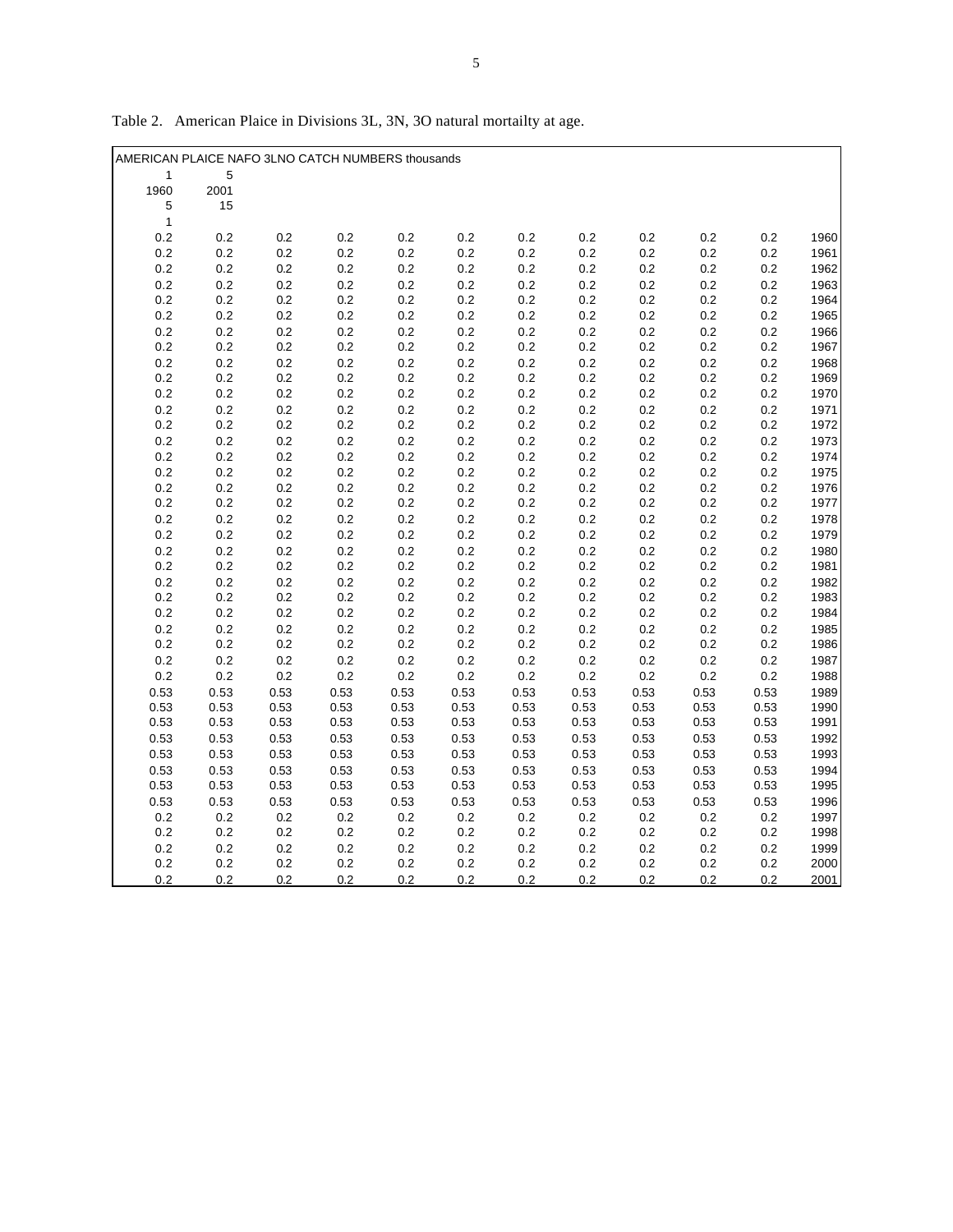| AMERICAN PLAICE NAFO 3LNO SURVEY TUNNING DATA<br>103 |              |         |         |         |         |         |        |        |        |        |             |             |             |             |        |
|------------------------------------------------------|--------------|---------|---------|---------|---------|---------|--------|--------|--------|--------|-------------|-------------|-------------|-------------|--------|
|                                                      |              |         |         |         |         |         |        |        |        |        |             |             |             |             |        |
| EU Spain                                             |              |         |         |         |         |         |        |        |        |        |             |             |             |             |        |
| 1995                                                 | 2001         |         |         |         |         |         |        |        |        |        |             |             |             |             |        |
| $\mathbf{1}$                                         | $\mathbf{1}$ | 0.45    | 0.5     |         |         |         |        |        |        |        |             |             |             |             |        |
| 5                                                    | 15           |         |         |         |         |         |        |        |        |        |             |             |             |             |        |
| $\mathbf{1}$                                         | 71.770       | 74.829  | 41.874  | 12.297  | 6.898   | 1.519   | 0.788  | 1.169  | 0.174  | 0.008  | 0.143       | 1995.5      |             |             |        |
| $\mathbf{1}$                                         | 53.157       | 143.169 | 114.163 | 39.111  | 18.253  | 3.932   | 1.840  | 3.269  | 0.511  | 0.310  | 0.164       | 1996.5      |             |             |        |
| $\mathbf{1}$                                         | 10.238       | 20.353  | 73.702  | 48.755  | 17.373  | 4.779   | 1.921  | 1.298  | 0.287  | 0.025  | 0.025       | 1997.5      |             |             |        |
| $\mathbf{1}$                                         | 17.182       | 32.426  | 83.161  | 155.994 | 118.841 | 49.266  | 19.818 | 7.024  | 3.185  | 2.259  | 0.451       | 1998.5      |             |             |        |
| 1                                                    | 21.480       | 79.590  | 80.183  | 107.828 | 167.644 | 144.967 | 62.634 | 28.921 | 15.398 | 4.979  | 3.071       | 1999.5      |             |             |        |
| 1                                                    | 23.719       | 44.660  | 131.858 | 113.351 | 167.629 | 157.788 | 99.279 | 48.187 | 19.251 | 3.522  | 7.561       | 2000.5      |             |             |        |
| $\mathbf{1}$                                         | 18.605       | 31.045  | 97.945  | 97.766  | 103.163 | 78.091  | 90.816 | 40.387 | 11.362 | 5.483  | 2.982       | 2001.5      |             |             |        |
| Can Spring                                           |              |         |         |         |         |         |        |        |        |        |             |             |             |             |        |
| 1985                                                 | 2001         |         |         |         |         |         |        |        |        |        |             |             |             |             |        |
| $\mathbf{1}$                                         | $\mathbf{1}$ | 0.45    | 0.5     |         |         |         |        |        |        |        |             |             |             |             |        |
| 5                                                    | 18           |         |         |         |         |         |        |        |        |        |             |             |             |             |        |
| $\mathbf{1}$                                         | 263.811      | 454.551 | 595.652 | 389.798 | 208.007 | 140.238 | 84.297 | 45.199 | 22.716 | 13.977 | 9.503       | 4.198       | 0.894       | 0.058       | 1985.5 |
| $\mathbf{1}$                                         | 256.002      | 561.361 | 577.156 | 307.058 | 193.651 | 98.117  | 45.955 | 34.378 | 21.735 | 8.903  | 7.325       | 3.760       | 2.144       | 0.576       | 1986.5 |
| 1                                                    | 460.214      | 747.454 | 656.206 | 398.314 | 184.639 | 101.101 | 41.829 | 33.798 | 19.928 | 11.136 | 8.903       | 4.244       | 1.870       | 0.863       | 1987.5 |
| 1                                                    | 368.612      | 616.621 | 543.875 | 314.972 | 217.849 | 85.292  | 48.628 | 32.575 | 18.745 | 11.969 | 8.714       | 4.763       | 1.626       | 0.793       | 1988.5 |
| 1                                                    | 336.143      | 551.765 | 470.169 | 273.725 | 187.637 | 74.679  | 39.843 | 27.071 | 16.825 | 9.650  | 8.561       | 3.989       | 2.451       | 0.940       | 1989.5 |
| 1                                                    | 618.749      | 377.901 | 371.001 | 200.264 | 130.479 | 77.524  | 32.385 | 21.463 | 14.428 | 8.809  | 6.967       | 4.172       | 2.596       | 0.917       | 1990.5 |
| $\mathbf{1}$                                         | 398.190      | 364.155 | 180.205 | 112.916 | 67.544  | 35.190  | 22.260 | 13.356 | 7.224  | 5.529  | 5.475       | 2.178       | 1.279       | 0.704       | 1991.5 |
| 1                                                    | 110.276      | 190.141 | 150.915 | 63.403  | 34.120  | 17.503  | 9.447  | 5.402  | 3.343  | 1.767  | 2.962       | 1.613       | 0.271       | 0.544       | 1992.5 |
| $\mathbf{1}$                                         | 138.054      | 180.137 | 160.064 | 89.449  | 32.226  | 16.510  | 7.626  | 4.264  | 1.783  | 1.325  | 1.464       | 0.836       | 0.586       | 0.141       | 1993.5 |
| 1                                                    | 99.220       | 106.040 | 85.372  | 43.270  | 19.992  | 5.397   | 3.952  | 1.396  | 1.241  | 0.996  | 0.474       | 0.260       | 0           | $\mathbf 0$ | 1994.5 |
| 1                                                    | 41.914       | 57.524  | 59.883  | 49.937  | 27.484  | 8.339   | 2.664  | 0.539  | 0.093  | 0.035  | $\mathbf 0$ | $\bf 0$     | $\mathbf 0$ | $\mathbf 0$ | 1995.5 |
| $\mathbf{1}$                                         | 133.678      | 130.513 | 97.122  | 39.511  | 16.189  | 4.502   | 1.942  | 2.233  | 0.518  | 0.250  | 0.252       | 0.168       | 0           | $\mathbf 0$ | 1996.5 |
| 1                                                    | 65.278       | 84.402  | 79.311  | 48.718  | 18.944  | 6.047   | 2.678  | 1.819  | 0.562  | 0.174  | 0.162       | 0.127       | $\mathbf 0$ | $\mathbf 0$ | 1997.5 |
| $\mathbf{1}$                                         | 69.797       | 69.196  | 76.743  | 79.391  | 47.909  | 19.560  | 9.928  | 3.281  | 1.624  | 0.445  | 0.556       | 0.136       | 0           | $\mathbf 0$ | 1998.5 |
| 1                                                    | 66.741       | 104.510 | 104.869 | 111.518 | 107.309 | 65.322  | 30.521 | 13.021 | 6.508  | 1.894  | 1.155       | 0.879       | 0.510       | 0.423       | 1999.5 |
| $\mathbf{1}$                                         | 34.977       | 67.015  | 78.009  | 64.565  | 59.164  | 47.188  | 27.929 | 9.536  | 4.042  | 0.900  | 1.218       | 0.629       | 0.394       | 0.192       | 2000.5 |
| $\mathbf{1}$                                         | 28.853       | 36.351  | 73.856  | 62.438  | 58.427  | 45.042  | 34.569 | 16.018 | 5.541  | 2.771  | 1.962       | 1.050       | 0.716       | 0.372       | 2001.5 |
| Canada fall                                          |              |         |         |         |         |         |        |        |        |        |             |             |             |             |        |
| 1990                                                 | 2000         |         |         |         |         |         |        |        |        |        |             |             |             |             |        |
| $\mathbf{1}$                                         | $\mathbf{1}$ | 0.85    | 0.9     |         |         |         |        |        |        |        |             |             |             |             |        |
| 5                                                    | 18           |         |         |         |         |         |        |        |        |        |             |             |             |             |        |
| $\mathbf{1}$                                         | 853.098      | 642.862 | 369.626 | 191.668 | 124.519 | 55.198  | 29.201 | 17.43  | 12.054 | 9.316  | 5.416       | 4.453       | 1.635       | 0.206       | 1990.9 |
| 1                                                    | 724.397      | 578.812 | 249.38  | 116.271 | 81.837  | 44.303  | 25.916 | 13.857 | 12.207 | 6.977  | 4.454       | 2.338       | 1.004       | 0.417       | 1991.9 |
| $\mathbf{1}$                                         | 367.927      | 499.192 | 226.077 | 76.712  | 35.653  | 17.68   | 8.451  | 6.848  | 3.333  | 3.151  | 1.146       | 1.17        | 0.522       | 0.274       | 1992.9 |
| $\mathbf{1}$                                         | 360.452      | 372.076 | 316.567 | 104.116 | 33      | 15.316  | 6.798  | 5.095  | 3.077  | 2.383  | 1.682       | 1.362       | 0.274       | 0.312       | 1993.9 |
| $\mathbf{1}$                                         | 190.297      | 151.085 | 134.913 | 89.251  | 28.649  | 7.822   | 2.667  | 1.723  | 0.919  | 1.168  | 0.395       | 0           | $\mathbf 0$ | $\mathbf 0$ | 1994.9 |
| 1                                                    | 278.383      | 322.484 | 123.253 | 55.26   | 26.66   | 7.981   | 1.619  | 1.211  | 0.452  | 0.307  | 0.052       | $\mathbf 0$ | 0           | $\mathbf 0$ | 1995.9 |
| 1                                                    | 208.293      | 174.079 | 82.201  | 21.365  | 8.82    | 3.077   | 1.781  | 0.587  | 0.098  | 0.116  | 0.347       | 0           | 0           | $\mathbf 0$ | 1996.9 |
| 1                                                    | 153.853      | 159.848 | 119.979 | 53.224  | 23.331  | 7.304   | 3.217  | 1.208  | 0.849  | 0.595  | 0.476       | 0.076       | 0           | $\mathbf 0$ | 1997.9 |
| 1                                                    | 121.174      | 129.09  | 112.639 | 83.42   | 68.417  | 17.949  | 6.944  | 3.63   | 2.041  | 0.844  | 0.181       | 0.377       | 0.445       | 0.052       | 1998.9 |
| 1                                                    | 92.461       | 93.426  | 79.565  | 98.916  | 72.701  | 33.661  | 18.853 | 12.311 | 4.889  | 1.076  | 0.164       | 0.710       | 0.578       | 0.122       | 1999.9 |
| 1                                                    | 73.671       | 132,006 | 115.595 | 83.788  | 61.816  | 48.924  | 25.380 | 7.069  | 3.091  | 0.843  | 0.526       | 0.244       | 0.712       | 0.000       | 2000.9 |

Table 3. American Plaice cpue tuning data for the Spanish survey in Division 3N and 3O and Canadian Spring and Fall surveys carried out in Division 3L, 3N, 3O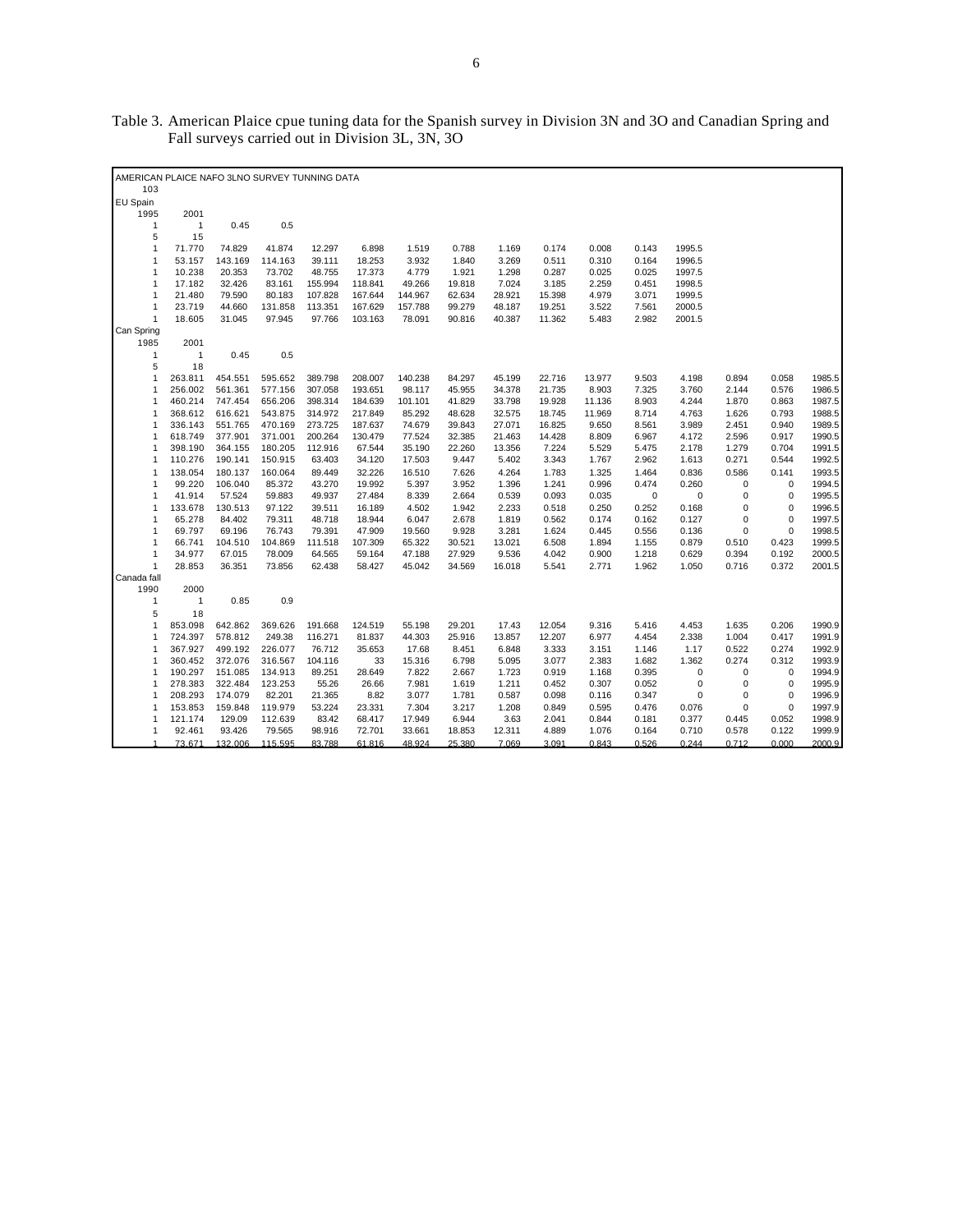| Fleet: EU Spain                                                         |                                                                                                                |                                                                                                                                   |                                                                                                        |                                                                                                              |                                                                                                                                     |                                                                                                                  |                                                                                                       |                                                                                                                   |                                                                                      |                                                                                              |                                                                                                        |                                                                                                            |                                                                                                                 |                                                                                                 |                                                                                                |                                                                                                        |                                                                                                |
|-------------------------------------------------------------------------|----------------------------------------------------------------------------------------------------------------|-----------------------------------------------------------------------------------------------------------------------------------|--------------------------------------------------------------------------------------------------------|--------------------------------------------------------------------------------------------------------------|-------------------------------------------------------------------------------------------------------------------------------------|------------------------------------------------------------------------------------------------------------------|-------------------------------------------------------------------------------------------------------|-------------------------------------------------------------------------------------------------------------------|--------------------------------------------------------------------------------------|----------------------------------------------------------------------------------------------|--------------------------------------------------------------------------------------------------------|------------------------------------------------------------------------------------------------------------|-----------------------------------------------------------------------------------------------------------------|-------------------------------------------------------------------------------------------------|------------------------------------------------------------------------------------------------|--------------------------------------------------------------------------------------------------------|------------------------------------------------------------------------------------------------|
| Age<br>5<br>6<br>$\overline{7}$<br>8<br>9<br>10<br>11<br>12<br>13<br>14 | 1992                                                                                                           | 1993                                                                                                                              | 1994                                                                                                   | 1995<br>0.28<br>$-0.06$<br>$-0.61$<br>$-1.28$<br>$-1.18$<br>$-1.84$<br>$-1.46$<br>0.36<br>$-1.16$<br>$-2.12$ | 1996<br>0.34<br>0.67<br>0.2<br>$-0.18$<br>$-0.55$<br>$-0.92$<br>$-1.09$<br>0.51<br>0.09<br>$-0.05$                                  | 1997<br>$-0.93$<br>$-1.09$<br>$-0.32$<br>$-0.3$<br>$-0.8$<br>$-1.22$<br>$-1.21$<br>$-1.02$<br>$-1.48$<br>$-2.52$ | 1998<br>$-0.35$<br>$-0.43$<br>$-0.2$<br>0.59<br>0.63<br>n 79<br>0.49<br>0.4<br>0.19<br>$\overline{1}$ | 1999<br>0.01<br>0.54<br>$-0.04$<br>0.21<br>0.69<br>14<br>1.39<br>1.22<br>1.56<br>0.98                             | 2000<br>0.6<br>0.11<br>0.55<br>0.49<br>0.71<br>1.22<br>1.44<br>1.57<br>1.2<br>0.45   | 2001<br>0.04<br>0.24<br>0.42<br>0.47<br>0.5<br>0.57<br>1.1<br>0.99<br>0.55<br>0.3            |                                                                                                        |                                                                                                            |                                                                                                                 |                                                                                                 |                                                                                                |                                                                                                        |                                                                                                |
|                                                                         |                                                                                                                | Mean log catchability and standard error of ages with catchability<br>independent of year class strength and constant w.r.t. time |                                                                                                        |                                                                                                              |                                                                                                                                     |                                                                                                                  |                                                                                                       |                                                                                                                   |                                                                                      |                                                                                              |                                                                                                        |                                                                                                            |                                                                                                                 |                                                                                                 |                                                                                                |                                                                                                        |                                                                                                |
| Age<br>Mean Log<br>S.E(Log q                                            | 5<br>$-6.8417$<br>0.5086                                                                                       | 6<br>$-5.9951$<br>0.6029                                                                                                          | 7<br>$-5.2645$<br>0.4162                                                                               | 8<br>$-5.1872$<br>0.6594                                                                                     | 9<br>$-4.9468$<br>0.8104                                                                                                            | 10<br>$-5.1914$<br>1.2978                                                                                        | 11<br>$-5.1914$<br>1.3061                                                                             | 12<br>$-5.1914$<br>1.043                                                                                          | 13<br>$-5.1914$<br>1.1378                                                            | 14<br>-5.1914<br>1.4798                                                                      |                                                                                                        |                                                                                                            |                                                                                                                 |                                                                                                 |                                                                                                |                                                                                                        |                                                                                                |
|                                                                         | Regression statistics :                                                                                        | Ages with q independent of year class strength and constant w.r.t. time.                                                          |                                                                                                        |                                                                                                              |                                                                                                                                     |                                                                                                                  |                                                                                                       |                                                                                                                   |                                                                                      |                                                                                              |                                                                                                        |                                                                                                            |                                                                                                                 |                                                                                                 |                                                                                                |                                                                                                        |                                                                                                |
| Age                                                                     | Slope                                                                                                          | t-value                                                                                                                           | Intercept RSquare No Pts                                                                               |                                                                                                              |                                                                                                                                     | Reg s.e                                                                                                          | Mean Q                                                                                                |                                                                                                                   |                                                                                      |                                                                                              |                                                                                                        |                                                                                                            |                                                                                                                 |                                                                                                 |                                                                                                |                                                                                                        |                                                                                                |
| 5                                                                       | 0.99                                                                                                           | 0.031                                                                                                                             | 6.89                                                                                                   | 0.53                                                                                                         | 7                                                                                                                                   | 0.55                                                                                                             | $-6.84$                                                                                               |                                                                                                                   |                                                                                      |                                                                                              |                                                                                                        |                                                                                                            |                                                                                                                 |                                                                                                 |                                                                                                |                                                                                                        |                                                                                                |
| 6<br>7<br>8<br>9<br>10<br>11<br>12<br>13<br>14                          | 1.09<br>$-4.92$<br>0.3<br>0.37<br>0.36<br>0.39<br>0.7<br>0.58<br>0.56                                          | $-0.136$<br>$-1.355$<br>2.361<br>9.318<br>4.304<br>6.063<br>1.347<br>2.073<br>2.712                                               | 5.64<br>32.45<br>8.22<br>7.53<br>7.29<br>6.72<br>5.3<br>5.48<br>5.28                                   | 0.33<br>0.01<br>0.69<br>0.98<br>0.9<br>0.95<br>0.8<br>0.83<br>0.88                                           | $\overline{7}$<br>7<br>$\overline{7}$<br>7<br>$\overline{\phantom{a}}$<br>$\overline{7}$<br>$\overline{7}$<br>$\boldsymbol{7}$<br>7 | 0.72<br>1.92<br>0.15<br>0.08<br>0.24<br>0.19<br>0.55<br>0.52<br>0.56                                             | -6<br>$-5.26$<br>$-5.19$<br>$-4.95$<br>$-5.19$<br>$-5.1$<br>$-4.61$<br>$-5.05$<br>$-5.47$             |                                                                                                                   |                                                                                      |                                                                                              |                                                                                                        |                                                                                                            |                                                                                                                 |                                                                                                 |                                                                                                |                                                                                                        |                                                                                                |
| Fleet: Can Spring                                                       |                                                                                                                |                                                                                                                                   |                                                                                                        |                                                                                                              |                                                                                                                                     |                                                                                                                  |                                                                                                       |                                                                                                                   |                                                                                      |                                                                                              |                                                                                                        |                                                                                                            |                                                                                                                 |                                                                                                 |                                                                                                |                                                                                                        |                                                                                                |
| Age<br>5<br>6<br>7<br>8<br>9<br>10<br>11<br>12<br>13<br>14              | 1985<br>$-0.51$<br>$-0.33$<br>$-0.04$<br>$-0.18$<br>$-0.39$<br>$-0.24$<br>$-0.3$<br>$-0.32$<br>$-0.14$<br>0.01 | 1986<br>$-0.35$<br>$-0.07$<br>$-0.07$<br>$-0.34$<br>$-0.48$<br>$-0.49$<br>$-0.72$<br>$-0.38$<br>$-0.14$<br>$-0.09$                | 1987<br>0.34<br>0.41<br>0.13<br>$-0.04$<br>$-0.36$<br>$-0.41$<br>$-0.74$<br>$-0.23$<br>$-0.06$<br>0.08 | 1988<br>$\mathbf 0$<br>0.31<br>0.11<br>$-0.24$<br>$-0.22$<br>$-0.45$<br>$-0.5$<br>$-0.29$<br>$-0.06$<br>0.11 | 1989<br>0.02<br>0.28<br>0.25<br>$-0.03$<br>$-0.14$<br>$-0.44$<br>$-0.46$<br>$-0.25$<br>$-0.13$<br>0.11                              | 1990<br>0.57<br>0.23<br>0.29<br>0.17<br>0.08<br>0.1<br>$-0.26$<br>0.04<br>0.19<br>0.21                           | 1991<br>0.71<br>0.16<br>$-0.05$<br>$-0.06$<br>0.02<br>0.03<br>$-0.03$<br>0<br>0.04<br>0.2             | 1992<br>$-0.32$<br>$\Omega$<br>$-0.3$<br>$-0.27$<br>$-0.27$<br>$-0.1$<br>$-0.11$<br>$-0.32$<br>$-0.27$<br>$-0.18$ | 1993<br>0.1<br>0.2<br>0.34<br>0.2<br>0.27<br>0.57<br>n 51<br>0.68<br>$-0.25$<br>0.12 | 1994<br>$-0.33$<br>$-0.1$<br>$-0.03$<br>0.15<br>0.03<br>0.04<br>n 87<br>0.43<br>1.77<br>0.27 | 1995<br>$-1.09$<br>$-0.85$<br>$-0.29$<br>0.25<br>0.64<br>0.26<br>0.15<br>$-0.01$<br>$-1.39$<br>$-0.24$ | 1996<br>0.43<br>0.04<br>$\circ$<br>$-0.05$<br>$-0.23$<br>$-0.38$<br>$-0.64$<br>0.53<br>0.51<br>0.14        | 1997<br>0.09<br>$-0.2$<br>$-0.29$<br>$-0.17$<br>$-0.27$<br>$-0.59$<br>$-0.47$<br>$-0.28$<br>$-0.41$<br>$-0.19$  | 1998<br>0.22<br>$-0.2$<br>$-0.32$<br>0.04<br>0.16<br>0.26<br>0.2<br>0.04<br>$-0.08$<br>$-0.22$  | 1999<br>0.32<br>0.28<br>0.19<br>0.36<br>0.68<br>-1<br>1 <sub>07</sub><br>0.82<br>1.1<br>0.42   | 2000<br>0.16<br>$-0.02$<br>$-0.01$<br>0.05<br>0.1<br>0.41<br>0.57<br>0.35<br>0.04<br>$-0.51$           | 2001<br>$-0.35$<br>$-0.14$<br>0.1<br>0.15<br>0.37<br>0.42<br>0.53<br>0.46<br>0.23<br>0.02      |
|                                                                         |                                                                                                                | Mean log catchability and standard error of ages with catchability<br>independent of year class strength and constant w.r.t. time |                                                                                                        |                                                                                                              |                                                                                                                                     |                                                                                                                  |                                                                                                       |                                                                                                                   |                                                                                      |                                                                                              |                                                                                                        |                                                                                                            |                                                                                                                 |                                                                                                 |                                                                                                |                                                                                                        |                                                                                                |
| Age<br>Mean Log<br>S.E(Log q                                            | 5<br>$-6.0085$<br>0.4481                                                                                       | 6<br>$-5.4598$<br>0.305                                                                                                           | 7<br>$-5.2263$<br>0.2094                                                                               | 8<br>$-5.311$<br>0.1968                                                                                      | 9<br>$-5.3832$<br>0.3443                                                                                                            | 10<br>$-5.5905$<br>0.4467                                                                                        | 11<br>$-5.5905$<br>0.5688                                                                             | 12<br>$-5.5906$<br>0.4016                                                                                         | 13<br>$-5.5905$<br>0.6611                                                            | 14<br>$-5.5906$<br>0.2289                                                                    |                                                                                                        |                                                                                                            |                                                                                                                 |                                                                                                 |                                                                                                |                                                                                                        |                                                                                                |
|                                                                         | Regression statistics :                                                                                        |                                                                                                                                   |                                                                                                        |                                                                                                              |                                                                                                                                     |                                                                                                                  |                                                                                                       |                                                                                                                   |                                                                                      |                                                                                              |                                                                                                        |                                                                                                            |                                                                                                                 |                                                                                                 |                                                                                                |                                                                                                        |                                                                                                |
| Age                                                                     | Slope                                                                                                          | Ages with q independent of year class strength and constant w.r.t. time.<br>t-value                                               | Intercept RSquare No Pts                                                                               |                                                                                                              |                                                                                                                                     | Reg s.e                                                                                                          | Mean Q                                                                                                |                                                                                                                   |                                                                                      |                                                                                              |                                                                                                        |                                                                                                            |                                                                                                                 |                                                                                                 |                                                                                                |                                                                                                        |                                                                                                |
| 5                                                                       | 1.02                                                                                                           | $-0.181$                                                                                                                          | 5.89                                                                                                   | 0.8                                                                                                          | 17                                                                                                                                  | 0.47                                                                                                             | $-6.01$                                                                                               |                                                                                                                   |                                                                                      |                                                                                              |                                                                                                        |                                                                                                            |                                                                                                                 |                                                                                                 |                                                                                                |                                                                                                        |                                                                                                |
| 6<br>$\overline{\phantom{a}}$<br>8<br>9<br>10<br>11<br>12<br>13<br>14   | 0.91<br>0.94<br>1.13<br>1.23<br>1.16<br>1.26<br>1.16<br>1.06<br>0.96                                           | 1.13<br>1.031<br>$-2.367$<br>$-2.641$<br>$-1.533$<br>$-2.226$<br>$-2.389$<br>$-0.558$<br>1,181                                    | 5.95<br>5.57<br>4.65<br>4.34<br>5<br>4.79<br>5.12<br>5.42<br>5.61                                      | 0.91<br>0.95<br>0.96<br>0.9<br>0.87<br>0.83<br>0.94<br>0.84<br>0.99                                          | 17<br>17<br>17<br>17<br>17<br>17<br>17<br>17<br>17                                                                                  | 0.27<br>0.2<br>02<br>0.36<br>0.5<br>0.64<br>0.4<br>0.72<br>0.22                                                  | $-5.46$<br>$-5.23$<br>$-5.31$<br>$-5.38$<br>$-5.59$<br>$-5.61$<br>$-5.52$<br>$-5.54$<br>$-5.58$       |                                                                                                                   |                                                                                      |                                                                                              |                                                                                                        |                                                                                                            |                                                                                                                 |                                                                                                 |                                                                                                |                                                                                                        |                                                                                                |
| Fleet : Canada fall                                                     |                                                                                                                |                                                                                                                                   |                                                                                                        |                                                                                                              |                                                                                                                                     |                                                                                                                  |                                                                                                       |                                                                                                                   |                                                                                      |                                                                                              |                                                                                                        |                                                                                                            |                                                                                                                 |                                                                                                 |                                                                                                |                                                                                                        |                                                                                                |
| Age<br>5<br>6<br>$\overline{7}$<br>8<br>9<br>10<br>11<br>12<br>13<br>14 | 1985                                                                                                           | 1986                                                                                                                              | 1987                                                                                                   | 1988                                                                                                         | 1989                                                                                                                                | 1990<br>0.12<br>0.24<br>0.06<br>$\circ$<br>$-0.03$<br>U.ZC<br>$-0.31$<br>$-0.08$<br>0.05<br>0.28                 | 1991<br>0.52<br>0.13<br>0.1<br>$-0.05$<br>0.23<br>0.3<br>0.24<br>0.12<br>0.56<br>0.37                 | 1992<br>0.07<br>0.42<br>$-0.13$<br>$-0.17$<br>$-0.27$<br>$-0.19$<br>$-0.08$<br>$-0.26$<br>0.58                    | 1993<br>0.25<br>0.41<br>0.93<br>0.49<br>0.52<br>0.85<br>0.8<br>1.34<br>0.46<br>0.98  | 1994<br>$-0.47$<br>$-0.25$<br>0.3<br>0.93<br>0.45<br>0.73<br>0.73<br>2.07<br>0.36            | 1995<br>$-0.01$<br>0.32<br>0.18<br>0.19<br>0.43<br>0.06<br>$-0.51$<br>0.63<br>0.01<br>1.75             | 1996<br>0.06<br>$-0.22$<br>$-0.41$<br>$-0.82$<br>$-1.03$<br>0.93<br>$-0.9$<br>$-0.97$<br>$-1.33$<br>$-0.8$ | 1997<br>$-0.01$<br>$-0.25$<br>$-0.26$<br>$-0.37$<br>$-0.37$<br>$-0.69$<br>$-0.57$<br>$-0.97$<br>$-0.26$<br>0.74 | 1998<br>$-0.18$<br>$-0.27$<br>$-0.32$<br>$-0.2$<br>0.21<br>$-0.42$<br>$-0.12$<br>$-0.1$<br>0.24 | 1999<br>$-0.31$<br>$-0.52$<br>$-0.47$<br>$-0.05$<br>$-0.01$<br>0.37<br>0.53<br>0.59<br>$-0.41$ | 2000<br>$-0.05$<br>$-0.02$<br>0.02<br>0.05<br>$-0.12$<br>0.22<br>0.26<br>$-0.16$<br>$-0.47$<br>$-0.84$ | 2001<br>99.99<br>99.99<br>99.99<br>99.99<br>99.99<br>99.99<br>99.99<br>99.99<br>99.99<br>99.99 |
|                                                                         |                                                                                                                | Mean log catchability and standard error of ages with catchability<br>independent of year class strength and constant w.r.t. time |                                                                                                        |                                                                                                              |                                                                                                                                     |                                                                                                                  |                                                                                                       |                                                                                                                   |                                                                                      |                                                                                              |                                                                                                        |                                                                                                            |                                                                                                                 |                                                                                                 |                                                                                                |                                                                                                        |                                                                                                |
| Age<br>Mean Log<br>S.E(Log q                                            | 5<br>$-4.9794$<br>0.2647                                                                                       | 6<br>$-4.6897$<br>0.3217                                                                                                          | 7<br>$-4.7536$<br>0.3963                                                                               | 8<br>$-4.9218$<br>0.4502                                                                                     | 9<br>$-4.9661$<br>0.4516                                                                                                            | 10<br>$-5.1997$<br>0.5028                                                                                        | 11<br>$-5.1997$<br>0.5605                                                                             | 12<br>$-5.1997$<br>0.705                                                                                          | 13<br>$-5.1997$<br>0.8523                                                            | 14<br>$-5.1997$<br>0.8272                                                                    |                                                                                                        |                                                                                                            |                                                                                                                 |                                                                                                 |                                                                                                |                                                                                                        |                                                                                                |
|                                                                         | Regression statistics :                                                                                        |                                                                                                                                   |                                                                                                        |                                                                                                              |                                                                                                                                     |                                                                                                                  |                                                                                                       |                                                                                                                   |                                                                                      |                                                                                              |                                                                                                        |                                                                                                            |                                                                                                                 |                                                                                                 |                                                                                                |                                                                                                        |                                                                                                |
| Age                                                                     | Slope                                                                                                          | Ages with q independent of year class strength and constant w.r.t. time.<br>t-value                                               | Intercept RSquare No Pts                                                                               |                                                                                                              |                                                                                                                                     | Reg s.e                                                                                                          | Mean Q                                                                                                |                                                                                                                   |                                                                                      |                                                                                              |                                                                                                        |                                                                                                            |                                                                                                                 |                                                                                                 |                                                                                                |                                                                                                        |                                                                                                |
| $\sqrt{5}$                                                              | 0.87                                                                                                           | 1.433                                                                                                                             | 5.72                                                                                                   | 0.93                                                                                                         | 11                                                                                                                                  | 0.22                                                                                                             | $-4.98$                                                                                               |                                                                                                                   |                                                                                      |                                                                                              |                                                                                                        |                                                                                                            |                                                                                                                 |                                                                                                 |                                                                                                |                                                                                                        |                                                                                                |
| 6<br>$\overline{7}$<br>8<br>9<br>10<br>11<br>12<br>13<br>14             | 0.74<br>0.82<br>0.92<br>0.94<br>0.8B<br>0.91<br>1.01<br>0.96<br>1.14                                           | 2.534<br>0.821<br>0.304<br>0.296<br>0.695<br>0.564<br>$-0.055$<br>0.179<br>$-0.805$                                               | 6.23<br>5.73<br>5.33<br>5.24<br>5.61<br>5.5<br>5.09<br>5.13<br>4.78                                    | 0.91<br>0.7<br>0.6<br>0.71<br>0.8<br>0.8<br>0.74<br>0.72<br>0.78                                             | 11<br>11<br>11<br>11<br>11<br>11<br>11<br>11<br>11                                                                                  | 0.19<br>0.33<br>0.43<br>0.44<br>0.46<br>0.53<br>0.74<br>0.85<br>0.89                                             | $-4.69$<br>$-4.75$<br>$-4.92$<br>$-4.97$<br>$-5.2$<br>$-5.24$<br>$-5.11$<br>$-5.08$<br>$-4.9$         |                                                                                                                   |                                                                                      |                                                                                              |                                                                                                        |                                                                                                            |                                                                                                                 |                                                                                                 |                                                                                                |                                                                                                        |                                                                                                |

Table 4. American plaice in 3LNO tuning diagnostics for an XSA assessment in which the Canadian survey information is weighted as 1.0 and the EU survey 0.0.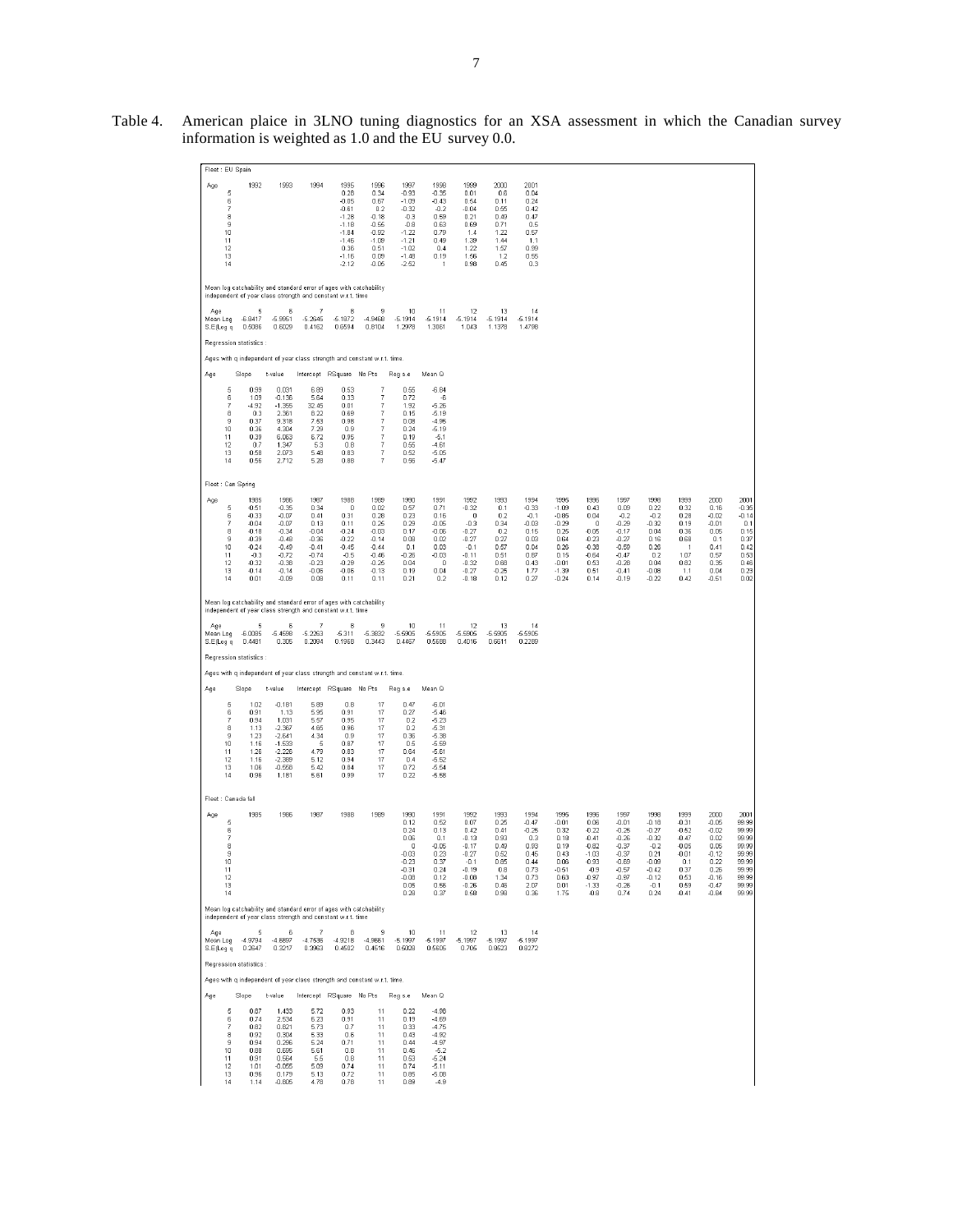| Fleet: EU Spain       |                              |                                                                                                                                   |                         |                                               |                                |                      |                      |                      |                      |                      |                    |                    |                    |                    |                    |                    |                    |
|-----------------------|------------------------------|-----------------------------------------------------------------------------------------------------------------------------------|-------------------------|-----------------------------------------------|--------------------------------|----------------------|----------------------|----------------------|----------------------|----------------------|--------------------|--------------------|--------------------|--------------------|--------------------|--------------------|--------------------|
| Age<br>5              | 1992                         | 1993                                                                                                                              | 1994                    | 1995<br>0.46                                  | 1996<br>0.69                   | 1997<br>$-0.54$      | 1998<br>$-0.39$      | 1999<br>$-0.05$      | 2000<br>0.16         | 2001<br>$-0.33$      |                    |                    |                    |                    |                    |                    |                    |
| 6<br>7                |                              |                                                                                                                                   |                         | 0.18<br>0.13                                  | 0.74<br>0.21                   | $-0.83$<br>$-0.47$   | $-0.13$<br>$-0.14$   | 0.41<br>0.06         | $-0.05$<br>0.19      | $-0.31$<br>0.02      |                    |                    |                    |                    |                    |                    |                    |
| 8<br>9                |                              |                                                                                                                                   |                         | $-0.32$<br>$-0.09$                            | 0.34<br>0.16                   | $-0.52$<br>$-0.55$   | 0.23<br>0.13         | 0.07<br>0.06         | 0.36<br>0.27         | $-0.16$<br>0.02      |                    |                    |                    |                    |                    |                    |                    |
| 10<br>11              |                              |                                                                                                                                   |                         | $-0.7$<br>$-0.85$                             | $-0.04$<br>0.02                | $-0.72$<br>$-0.38$   | 0.78<br>0.9          | 0.61<br>1.22         | 0.28<br>0.43         | $-0.22$<br>$-0.07$   |                    |                    |                    |                    |                    |                    |                    |
| 12<br>13              |                              |                                                                                                                                   |                         | 1.73<br>$-0.26$                               | 1.1<br>1.44                    | 0.05<br>$-0.96$      | 1.12<br>1.15         | 1.48<br>2.1          | 1.16<br>1.27         | $-0.26$<br>$-0.08$   |                    |                    |                    |                    |                    |                    |                    |
| 14                    |                              |                                                                                                                                   |                         | $-0.14$                                       | 0.85                           | $-1.21$              | 1.31                 | 1.79                 | 0.83                 | 0.22                 |                    |                    |                    |                    |                    |                    |                    |
|                       |                              | Mean log catchability and standard error of ages with catchability                                                                |                         |                                               |                                |                      |                      |                      |                      |                      |                    |                    |                    |                    |                    |                    |                    |
|                       | 5                            | independent of year class strength and constant w.r.t. time<br>6                                                                  | 7                       | 8                                             | 9                              | 10                   | 11                   | 12                   | 13                   | 14                   |                    |                    |                    |                    |                    |                    |                    |
| Age                   | Mean Log -13.1015            | $-12.164$                                                                                                                         | $-11.247$               | $-10.9961$<br>0.339                           | $-10.5517$<br>0.2653           | $-10.6347$<br>0.5948 | $-10.6347$<br>0.7494 | $-10.6347$<br>1.2299 | $-10.6347$<br>1.3178 | $-10.6347$<br>1.1447 |                    |                    |                    |                    |                    |                    |                    |
| S.E(Log q             | 0.4599                       | 0.5082                                                                                                                            | 0.2387                  |                                               |                                |                      |                      |                      |                      |                      |                    |                    |                    |                    |                    |                    |                    |
|                       | Regression statistics        |                                                                                                                                   |                         |                                               |                                |                      |                      |                      |                      |                      |                    |                    |                    |                    |                    |                    |                    |
|                       | Slope                        | Ages with q independent of year class strength and constant w.r.t. time.<br>t-value                                               |                         | RSquare No Pts                                |                                | Reg s.e              | Mean Q               |                      |                      |                      |                    |                    |                    |                    |                    |                    |                    |
| Age<br>5              | 0.55                         | 1.888                                                                                                                             | Intercept<br>14.62      | 0.78                                          | 7                              | 0.21                 | $-13.1$              |                      |                      |                      |                    |                    |                    |                    |                    |                    |                    |
| 6<br>7                | 0.45<br>1.29                 | 2.068<br>$-0.772$                                                                                                                 | 14.39<br>9.92           | 0.74<br>0.58                                  | $\overline{\phantom{a}}$<br>7  | 0.18<br>0.32         | $-12.16$<br>$-11.25$ |                      |                      |                      |                    |                    |                    |                    |                    |                    |                    |
| 8<br>9                | 0.94<br>0.92                 | 0.305<br>0.943                                                                                                                    | 11.26<br>10.89          | 0.83<br>0.96                                  | 7<br>$\overline{\mathfrak{c}}$ | 0.35<br>0.25         | $-11$<br>$-10.55$    |                      |                      |                      |                    |                    |                    |                    |                    |                    |                    |
| 10<br>11              | 0.82<br>0.84                 | 1.46<br>1.034                                                                                                                     | 11.22<br>10.87          | 0.93<br>0.89                                  | 7<br>7                         | 0.45<br>0.6          | $-10.63$<br>$-10.45$ |                      |                      |                      |                    |                    |                    |                    |                    |                    |                    |
| 12<br>13              | 1.27<br>0.98                 | $-1.322$<br>0.054                                                                                                                 | 9.14<br>9.98            | 0.83<br>0.68                                  | $\overline{\mathfrak{c}}$<br>7 | 0.88<br>1.19         | $-9.72$<br>$-9.97$   |                      |                      |                      |                    |                    |                    |                    |                    |                    |                    |
| 14                    | 0.81                         | 1.208                                                                                                                             | 10.02                   | 0.89                                          | 7                              | 0.78                 | $-10.11$             |                      |                      |                      |                    |                    |                    |                    |                    |                    |                    |
| Fleet: Can Spring     |                              |                                                                                                                                   |                         |                                               |                                |                      |                      |                      |                      |                      |                    |                    |                    |                    |                    |                    |                    |
| Age                   | 1985                         | 1986                                                                                                                              | 1987                    | 1988                                          | 1989                           | 1990                 | 1991                 | 1992                 | 1993                 | 1994                 | 1995               | 1996               | 1997               | 1998               | 1999               | 2000               | 2001               |
| 5<br>6                | 3.54<br>3.37                 | 3.68<br>3.63                                                                                                                      | 3.13<br>4.08            | 3.08<br>2.73                                  | 1.49<br>2.96                   | 2.12<br>1.24         | 1.43<br>1.23         | $-0.56$<br>0.33      | $-0.83$<br>$-0.43$   | $-2.08$<br>$-1.46$   | $-3.02$<br>$-2.99$ | $-1.33$<br>$-2.26$ | $-1.63$<br>$-2.31$ | $-1.93$<br>$-2.27$ | $-1.85$<br>$-2.23$ | $-2.4$<br>$-2.55$  | $-2.83$<br>$-3.06$ |
| 7<br>8                | 3.31<br>3.06                 | 3.3<br>2.74                                                                                                                       | 3.49<br>3.06            | 3.45<br>2.85                                  | 2.28<br>3.04                   | 2.57<br>1.81         | 0.48<br>1.79         | 0.33<br>$-0.2$       | 0.13<br>0.18         | $-1.2$<br>$-0.81$    | $-2.06$<br>$-1.39$ | $-2.49$<br>$-2.12$ | $-2.94$<br>$-2.99$ | $-2.76$<br>$-2.91$ | $-2.21$<br>$-2.37$ | $-2.87$<br>$-2.68$ | $-2.81$<br>$-3.07$ |
| 9<br>10               | 2.62<br>2.59                 | 2.55<br>2.35                                                                                                                      | 2.47<br>2.46            | 2.65<br>2.17                                  | 2.72<br>2.22                   | 2.9<br>2.72          | 1.17<br>2.56         | 1.07<br>0.45         | $-0.47$<br>1.01      | $-0.91$<br>$-1.67$   | $-0.87$<br>$-1.21$ | $-2.12$<br>$-2.11$ | $-2.62$<br>$-2.7$  | $-2.94$<br>$-2.35$ | $-2.55$<br>$-2.39$ | $-2.94$<br>$-3.14$ | $-2.72$<br>$-2.98$ |
| 11<br>12              | 2.57<br>2.56                 | 2.13<br>2.53                                                                                                                      | 2.1<br>2.62             | 2.38<br>2.56                                  | 2.07<br>2.67                   | 2.3<br>2.36          | 2.44<br>2.38         | 2.22<br>1.94         | 0.21<br>2.39         | 0.19<br>$-0.92$      | $-1.84$<br>$-1.25$ | $-2.13$<br>$-1.49$ | $-2.26$<br>$-1.83$ | $-2$<br>$-1.85$    | $-1.71$<br>$-1.53$ | $-3.04$<br>$-2.67$ | $-3.25$<br>$-3.4$  |
| 13<br>14              | 2.59<br>2.86                 | 2.8<br>2.51                                                                                                                       | 2.91<br>3.12            | 2.8<br>3.17                                   | 2.72<br>2.99                   | 3.19<br>3.06         | 2.11<br>3.28         | 1.85<br>1.48         | 1.65<br>1.75         | 2.07<br>1.82         | $-3.09$<br>$-0.87$ | $-0.76$<br>$-1.57$ | $-2.5$<br>$-1.48$  | $-1.74$<br>$-2.53$ | $-0.97$<br>$-1.38$ | $-2.5$<br>$-2.74$  | $-3.01$<br>$-2.67$ |
|                       |                              |                                                                                                                                   |                         |                                               |                                |                      |                      |                      |                      |                      |                    |                    |                    |                    |                    |                    |                    |
|                       |                              | Mean log catchability and standard error of ages with catchability<br>independent of year class strength and constant w.r.t. time |                         |                                               |                                |                      |                      |                      |                      |                      |                    |                    |                    |                    |                    |                    |                    |
| Age                   | 5                            | 6                                                                                                                                 | 7                       | 8                                             | 9                              | 10                   | 11                   | 12                   | 13                   | 14                   |                    |                    |                    |                    |                    |                    |                    |
| Mean Log<br>S.E(Log q | $-10.159$<br>2.4222          | $-9.26$<br>2.6008                                                                                                                 | $-8.7041$<br>2.5904     | $-8.5266$<br>2.4614                           | $-8.3863$<br>2.3614            | $-8.4252$<br>2.3591  | $-8.4252$<br>2.2566  | $-8.4252$<br>2.3262  | $-8.4252$<br>2.4873  | $-8.4252$<br>2.5034  |                    |                    |                    |                    |                    |                    |                    |
|                       | Regression statistics        |                                                                                                                                   |                         |                                               |                                |                      |                      |                      |                      |                      |                    |                    |                    |                    |                    |                    |                    |
|                       |                              | Ages with q independent of year class strength and constant w.r.t. time.                                                          |                         |                                               |                                |                      |                      |                      |                      |                      |                    |                    |                    |                    |                    |                    |                    |
| Age                   | Slope                        | t-value                                                                                                                           | Intercept               | RSquare No Pts                                |                                | Reg s.e              | Mean Q               |                      |                      |                      |                    |                    |                    |                    |                    |                    |                    |
| 5                     | $-2.46$<br>$-1.93$           | $-12.366$<br>$-22.497$                                                                                                            | 27.81<br>25.05          | 0.46<br>0.8                                   | 17<br>17                       | 1.84<br>0.88         | $-10.16$<br>$-9.26$  |                      |                      |                      |                    |                    |                    |                    |                    |                    |                    |
| 6<br>7<br>8           | $-2.03$                      | $-39.562$                                                                                                                         | 24.92                   | 0.92<br>0.65                                  | 17                             | 0.53                 | $-8.7$<br>$-8.53$    |                      |                      |                      |                    |                    |                    |                    |                    |                    |                    |
| 9<br>10               | $-2.64$<br>$-3.9$<br>$-6.98$ | $-19.147$<br>$-10.543$<br>$-7.058$                                                                                                | 26.44<br>29.96<br>37.81 | 0.24<br>0.05                                  | 17<br>17<br>17                 | 1.33<br>3.28<br>8.18 | $-8.39$<br>$-8.43$   |                      |                      |                      |                    |                    |                    |                    |                    |                    |                    |
| 11<br>12              | $-37.26$<br>$-34.54$         | $-5.919$<br>$-5.016$                                                                                                              | 124.58<br>94.75         | $\circ$<br>0                                  | 17<br>17                       | 47.46<br>49.84       | $-8.29$<br>$-8.01$   |                      |                      |                      |                    |                    |                    |                    |                    |                    |                    |
| 13                    | $-17.03$                     | $-4.063$                                                                                                                          | 38.09                   | $\theta$                                      | 17                             | 29.24                | $-7.83$              |                      |                      |                      |                    |                    |                    |                    |                    |                    |                    |
| 14                    | 33.62                        | $-3.242$                                                                                                                          | $-23$                   | 0                                             | 17                             | 63.38                | $-7.67$              |                      |                      |                      |                    |                    |                    |                    |                    |                    |                    |
| Fleet : Canada fall   |                              |                                                                                                                                   |                         |                                               |                                |                      |                      |                      |                      |                      |                    |                    |                    |                    |                    |                    |                    |
| Age<br>5              | 1985                         | 1986                                                                                                                              | 1987                    | 1988                                          | 1989                           | 1990<br>2.81         | 1991<br>2.4          | 1992<br>1.02         | 1993<br>0.5          | 1994<br>$-1.06$      | 1995<br>$-0.76$    | 1996<br>$-0.52$    | 1997<br>$-0.54$    | 1998<br>$-1.14$    | 1999<br>$-1.29$    | 2000<br>$-1.42$    | 2001<br>99.99      |
| 6<br>7                |                              |                                                                                                                                   |                         |                                               |                                | 2.44<br>3.5          | 2.37<br>1.74         | 1.96<br>1.66         | 0.96<br>1.75         | $-0.44$<br>0.18      | $-0.6$<br>$-0.41$  | $-1.3$<br>$-1.73$  | $-1.14$<br>$-1.73$ | $-1.11$<br>$-1.59$ | $-1.8$<br>$-1.7$   | $-1.33$<br>$-1.69$ | 99.99<br>99.99     |
| 8<br>9                |                              |                                                                                                                                   |                         |                                               |                                | 2.81<br>3.92         | 2.89<br>2.35         | 1.02<br>2.1          | 1.37<br>0.52         | 0.94<br>0.41         | $-0.26$<br>0.05    | $-1.71$<br>$-1.78$ | $-2$<br>$-1.6$     | $-1.97$<br>$-1.77$ | $-1.59$<br>$-2.12$ | $-1.52$<br>$-2.08$ | 99.99<br>99.99     |
| 10<br>11              |                              |                                                                                                                                   |                         |                                               |                                | 3.41<br>3.25         | 3.89<br>3.67         | 1.36<br>3.11         | 1.87<br>$\mathbf{1}$ | $-0.42$<br>0.69      | $-0.37$<br>$-1.46$ | $-1.61$<br>$-1.34$ | $-1.76$<br>$-1.33$ | $-1.69$<br>$-1.61$ | $-2.31$<br>$-1.44$ | $-2.35$<br>$-2.39$ | 99.99<br>99.99     |
| 12<br>13              |                              |                                                                                                                                   |                         |                                               |                                | 3.19<br>4.14         | 3.46<br>3.6          | 3.15<br>2.83         | 3.68<br>3.21         | 0.17<br>2.72         | 0.44<br>$-0.63$    | $-1.95$<br>$-1.55$ | $-1.49$<br>$-1.34$ | $-1.01$<br>$-0.76$ | $-0.84$<br>$-0.51$ | $-2.22$<br>$-2.02$ | 99.99<br>99.99     |
| 14                    |                              |                                                                                                                                   |                         |                                               |                                | 4.2                  | 4.54                 | 3.05                 | 3.35                 | 2.89                 | 2.18               | $-1.46$            | 0.5                | $-1.14$            | $-1.2$             | $-2.06$            | 99.99              |
|                       |                              | Mean log catchability and standard error of ages with catchability                                                                |                         |                                               |                                |                      |                      |                      |                      |                      |                    |                    |                    |                    |                    |                    |                    |
|                       |                              | independent of year class strength and constant w.r.t. time                                                                       |                         |                                               |                                |                      |                      |                      |                      |                      |                    |                    |                    |                    |                    |                    |                    |
| Age                   | 5.<br>Mean Log -10.3151      | 6<br>$-9.7162$                                                                                                                    | $-9.4195$               | 8<br>$-9.3439$                                | 9<br>$-9.1263$                 | 10<br>$-9.0912$      | 11<br>$-9.0912$      | 12<br>$-9.0912$      | 13<br>$-9.0912$      | 14<br>$-9.0912$      |                    |                    |                    |                    |                    |                    |                    |
| S.E(Log q             | 1.4895                       | 1.6167                                                                                                                            | 1.8852                  | 1.8911                                        | 2.0822                         | 2.2764               | 2.2659               | 2.4188               | 2.5555               | 2.8508               |                    |                    |                    |                    |                    |                    |                    |
|                       | Regression statistics :      |                                                                                                                                   |                         |                                               |                                |                      |                      |                      |                      |                      |                    |                    |                    |                    |                    |                    |                    |
|                       |                              | Ages with q independent of year class strength and constant w.r.t. time.                                                          |                         |                                               |                                |                      |                      |                      |                      |                      |                    |                    |                    |                    |                    |                    |                    |
| Age                   | Slope                        | t-value                                                                                                                           |                         | Intercept RSquare No Pts                      |                                | Regis.e              | Mean Q               |                      |                      |                      |                    |                    |                    |                    |                    |                    |                    |
| $\sqrt{5}$<br>6       | $-1.49$<br>$-1.5$            | $-5.149$<br>$-8.939$                                                                                                              | 24.79<br>24.32          | 0.32<br>0.59                                  | 11<br>11                       | 1.18<br>0.81         | $-10.32$<br>$-9.72$  |                      |                      |                      |                    |                    |                    |                    |                    |                    |                    |
| 7<br>8                | $-2.16$<br>$-3.79$           | $-26.325$<br>$-12.311$                                                                                                            | 26.5<br>32.04           | 0.88<br>0.42                                  | 11<br>11                       | 0.49<br>1.79         | $-9.42$<br>$-9.34$   |                      |                      |                      |                    |                    |                    |                    |                    |                    |                    |
| -9<br>10              | $-8.49$<br>$-10.28$          | $-7.833$<br>$-6.076$                                                                                                              | 48.2<br>45.85           | 0.07<br>0.03                                  | 11<br>11                       | 6.67<br>10.92        | $-9.13$<br>$-9.09$   |                      |                      |                      |                    |                    |                    |                    |                    |                    |                    |
| 11<br>$12 \n$         | $-24.79$<br>$-6.14$          | $-4.847$<br>$-4.832$                                                                                                              | 72.54<br>21.85          | $\begin{array}{c} 0 \\ 0 \end{array}$<br>0.05 | 11<br>11                       | 31.03<br>7.97        | $-8.9$<br>$-8.49$    |                      |                      |                      |                    |                    |                    |                    |                    |                    |                    |
| 13<br>14              | $-12.22$<br>$-3.84$          | $-3.526$<br>$-4.213$                                                                                                              | 23.52<br>11.08          | 0.01<br>0.08                                  | 11<br>11                       | 19.89<br>5.81        | $-8.21$<br>$-7.74$   |                      |                      |                      |                    |                    |                    |                    |                    |                    |                    |

Table 5. American plaice in 3LNO tuning diagnostics for an XSA assessment in which the Canadian survey information is weighted as 0.0 and the EU survey 1.0.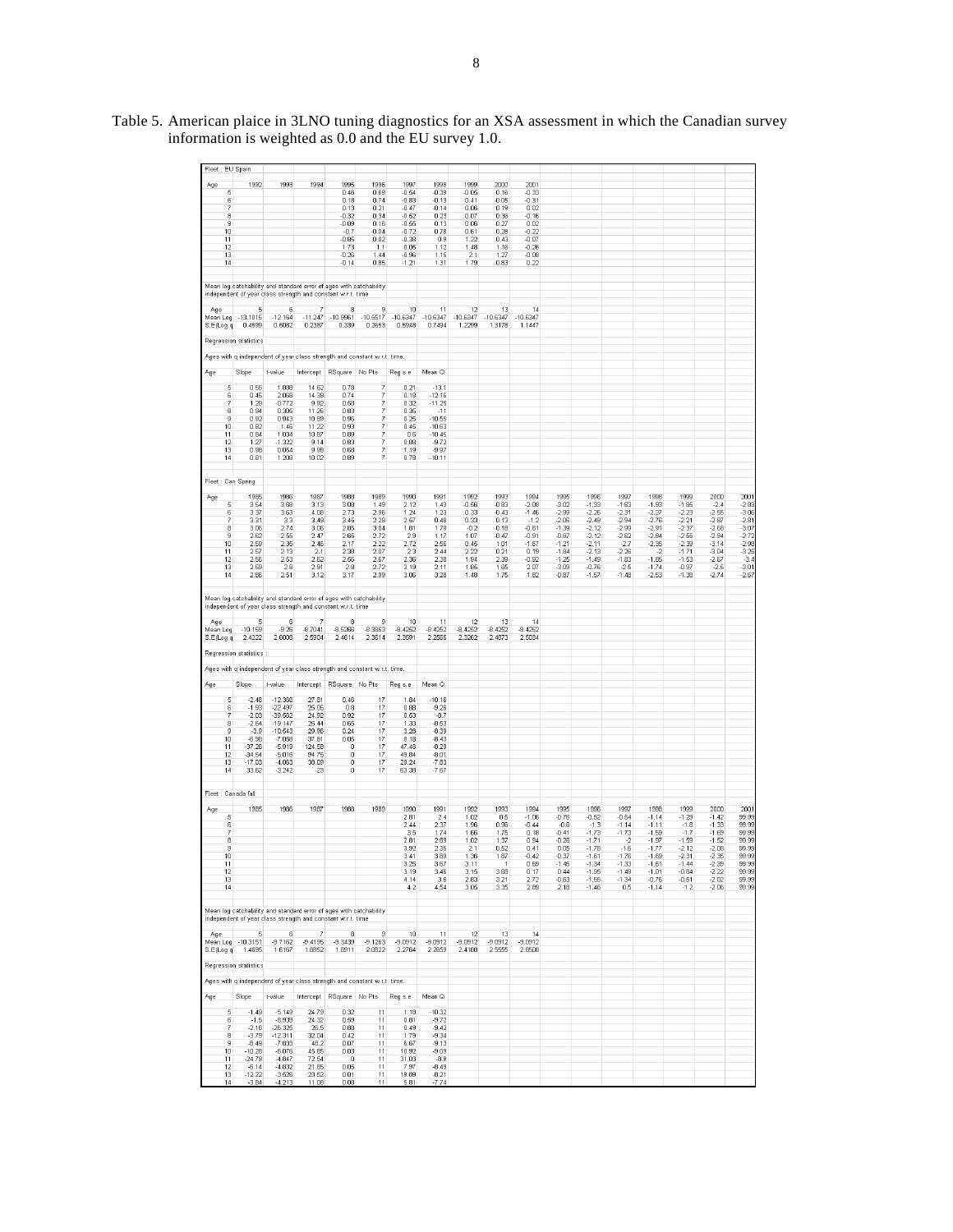| Fleet : EU Spain             |                                 |                                                                                                                                   |                               |                               |                                       |                               |                               |                               |                           |                            |                            |                               |                               |                               |                               |                               |                           |
|------------------------------|---------------------------------|-----------------------------------------------------------------------------------------------------------------------------------|-------------------------------|-------------------------------|---------------------------------------|-------------------------------|-------------------------------|-------------------------------|---------------------------|----------------------------|----------------------------|-------------------------------|-------------------------------|-------------------------------|-------------------------------|-------------------------------|---------------------------|
| Age<br>6                     | 1992                            | 1993                                                                                                                              | 1994                          | 1995<br>0.28<br>$-0.04$       | 1996<br>0.39<br>0.67                  | 1997<br>$-0.87$<br>$-1.04$    | 1998<br>$-0.37$<br>$-0.36$    | 1999<br>$\mathbf 0$<br>0.52   | 2000<br>0.53<br>0.09      | 2001<br>0.03<br>0.17       |                            |                               |                               |                               |                               |                               |                           |
| 7<br>8<br>9                  |                                 |                                                                                                                                   |                               | $-0.57$<br>$-1.24$<br>$-1.15$ | 0.19<br>$-0.16$<br>$-0.52$            | $-0.35$<br>$-0.32$<br>$-0.78$ | $-0.17$<br>0.55<br>0.59       | 0<br>0.22<br>0.63             | 0.51<br>0.52<br>0.71      | 0.38<br>0.41<br>0.52       |                            |                               |                               |                               |                               |                               |                           |
| 10<br>11                     |                                 |                                                                                                                                   |                               | $-1.79$<br>$-1.43$            | $-0.89$<br>$-1.05$                    | $-1.19$<br>$-1.18$            | 0.8<br>0.52                   | 1.36<br>1.4                   | 1.15<br>1.37              | 0.57<br>1.01               |                            |                               |                               |                               |                               |                               |                           |
| 12<br>13<br>14               |                                 |                                                                                                                                   |                               | 0.4<br>$-1.11$<br>$-2.03$     | 0.55<br>0.13<br>$\circ$               | $-0.97$<br>$-1.45$<br>$-2.48$ | 0.42<br>0.24<br>1.04          | 1.25<br>1.58<br>1.03          | 1.57<br>1.22<br>0.47      | 0.9<br>0.54<br>0.32        |                            |                               |                               |                               |                               |                               |                           |
|                              |                                 | Mean log catchability and standard error of ages with catchability<br>independent of year class strength and constant w.r.t. time |                               |                               |                                       |                               |                               |                               |                           |                            |                            |                               |                               |                               |                               |                               |                           |
| Age<br>Mean Log<br>S.E(Log q | 5<br>$-6.9172$<br>0.4843        | 6<br>$-6.0682$<br>0.574                                                                                                           | 7<br>$-5.3218$<br>0.3914      | 8<br>$-5.2345$<br>0.6409      | 9<br>4.9826<br>0.7899                 | 10<br>$-5.228B$<br>1.2628     | 11<br>$-5.2288$<br>1.2689     | 12<br>$-5.2288$<br>1.0337     | 13<br>$-5.2288$<br>1.1327 | 14<br>$-5.2288$<br>1.4575  |                            |                               |                               |                               |                               |                               |                           |
|                              | Regression statistics           |                                                                                                                                   |                               |                               |                                       |                               |                               |                               |                           |                            |                            |                               |                               |                               |                               |                               |                           |
|                              |                                 | Ages with q independent of year class strength and constant w.r.t. time.                                                          |                               |                               |                                       |                               |                               |                               |                           |                            |                            |                               |                               |                               |                               |                               |                           |
| Age<br>5                     | Slope<br>0.91                   | t-value<br>0.25                                                                                                                   | Intercept<br>7.24             | RSquare No Pts<br>0.58        | 7                                     | Reg s.e<br>0.48               | Mean Q<br>$-6.92$             |                               |                           |                            |                            |                               |                               |                               |                               |                               |                           |
| 6<br>7                       | 0.95<br>18.51                   | 0.094<br>$-1.01$                                                                                                                  | 6.28<br>$-75.09$              | 0.39<br>0                     | 7<br>7                                | 0.59<br>7.23                  | $-6.07$<br>$-5.32$            |                               |                           |                            |                            |                               |                               |                               |                               |                               |                           |
| 8<br>9<br>10                 | 0.31<br>0.39<br>0.38            | 2.61<br>8.931<br>4.354                                                                                                            | 8.22<br>7.49<br>7.27          | 0.74<br>0.98<br>0.91          | 7<br>7<br>7                           | 0.14<br>0.08<br>0.24          | $-5.23$<br>$-4.98$<br>$-5.23$ |                               |                           |                            |                            |                               |                               |                               |                               |                               |                           |
| 11<br>12                     | 0.42<br>0.72                    | 5.348<br>1.261                                                                                                                    | 6.69<br>5.28                  | 0.94<br>0.8                   | $\overline{7}$<br>7<br>$\overline{7}$ | 0.22<br>0.56                  | $-5.14$<br>$-4.64$            |                               |                           |                            |                            |                               |                               |                               |                               |                               |                           |
| 13<br>14                     | 0.58<br>0.56                    | 2.027<br>2.631                                                                                                                    | 5.48<br>5.28                  | 0.83<br>0.88                  | 7                                     | 0.53<br>0.57                  | $-5.06$<br>$-5.46$            |                               |                           |                            |                            |                               |                               |                               |                               |                               |                           |
| Fleet: Can Spring            |                                 |                                                                                                                                   |                               |                               |                                       |                               |                               |                               |                           |                            |                            |                               |                               |                               |                               |                               |                           |
| Age<br>5<br>6                | 1985<br>$-0.47$<br>$-0.3$       | 1986<br>$-0.31$<br>$-0.03$                                                                                                        | 1987<br>0.37<br>0.44          | 1988<br>0.04<br>0.34          | 1989<br>0.06<br>0.31                  | 1990<br>0.61<br>0.26          | 1991<br>0.74<br>0.19          | 1992<br>$-0.29$<br>0.03       | 1993<br>0.12<br>0.23      | 1994<br>$-0.36$<br>$-0.09$ | 1995<br>$-1.13$<br>$-0.88$ | 1996<br>0.44<br>0             | 1997<br>0.11<br>$-0.2$        | 1998<br>0.16<br>$-0.18$       | 1999<br>0.26<br>0.22          | 2000<br>0.05<br>$-0.08$       | 2001<br>$-0.4$<br>$-0.25$ |
| 7<br>8                       | $-0.01$<br>$-0.16$              | $-0.05$<br>$-0.32$                                                                                                                | 0.15<br>$-0.02$               | 0.13<br>$-0.22$               | 0.28<br>$-0.01$                       | 0.31<br>0.19                  | $-0.03$<br>$-0.04$            | $-0.28$<br>$-0.25$            | 0.36<br>0.22              | $-0.01$<br>0.16            | $-0.28$<br>0.26            | $-0.04$<br>$-0.05$            | $-0.34$<br>$-0.22$            | $-0.32$<br>$-0.03$            | 0.2<br>0.35                   | $-0.08$<br>0.06               | 0.03<br>0.06              |
| 9<br>10<br>11                | $-0.37$<br>$-0.23$<br>$-0.29$   | $-0.46$<br>$-0.48$<br>$-0.7$                                                                                                      | $-0.35$<br>$-0.39$<br>$-0.73$ | $-0.2$<br>$-0.43$<br>$-0.49$  | $-0.12$<br>$-0.43$<br>$-0.44$         | 0.1<br>0.12<br>$-0.24$        | 0.04<br>0.05<br>$-0.01$       | $-0.25$<br>$-0.08$<br>$-0.1$  | 0.29<br>0.59<br>0.53      | 0.05<br>0.05<br>0.89       | 0.64<br>0.29<br>0.17       | $-0.23$<br>$-0.38$<br>$-0.61$ | $-0.28$<br>$-0.58$<br>$-0.47$ | 0.1<br>0.25<br>0.2            | 0.6<br>0.94<br>1.06           | 0.08<br>0.32<br>0.48          | 0.37<br>0.4<br>0.42       |
| $12\phantom{.0}$<br>13       | $-0.31$<br>$-0.13$              | $-0.37$<br>$-0.13$                                                                                                                | $-0.22$<br>$-0.06$            | $-0.28$<br>$-0.05$            | $-0.24$<br>$-0.12$                    | 0.05<br>0.2                   | 0.01<br>0.05                  | $-0.31$<br>$-0.27$            | 0.7<br>$-0.25$            | 0.46<br>1.81               | 0.01<br>$-1.36$            | 0.54<br>0.52                  | $-0.26$<br>$-0.4$             | 0.04<br>$-0.05$               | 0.83<br>1.1<br>0.44           | 0.33<br>0.04                  | 0.35<br>0.2               |
| 14                           | 0.01                            | $-0.09$<br>Mean log catchability and standard error of ages with catchability                                                     | 0.08                          | 0.11                          | 0.12                                  | 0.21                          | 0.2                           | $-0.18$                       | 0.12                      | 0.27                       | $-0.17$                    | 0.17                          | $-0.17$                       | $-0.21$                       |                               | $-0.51$                       | 0.01                      |
| Age                          | 5                               | independent of year class strength and constant w.r.t. time<br>6                                                                  | 7                             | 8                             | 9                                     | 10                            | 11                            | 12                            | 13                        | 14                         |                            |                               |                               |                               |                               |                               |                           |
| Mean Log<br>S.E(Log q        | $-6.0445$<br>0.4567             | $-5.4916$<br>0.3189                                                                                                               | $-5.2506$<br>0.22             | $-5.3309$<br>0.1933           | $-5.3979$<br>0.3313                   | $-5.6065$<br>0.429            | $-5.6065$<br>0.553            | $-5.6065$<br>0.3947           | $-5.6065$<br>0.6642       | $-5.6065$<br>0.2283        |                            |                               |                               |                               |                               |                               |                           |
|                              | Regression statistics           |                                                                                                                                   |                               |                               |                                       |                               |                               |                               |                           |                            |                            |                               |                               |                               |                               |                               |                           |
| Age                          | Slope                           | Ages with q independent of year class strength and constant w.r.t. time.<br>t-value                                               | Intercept                     | RSquare No Pts                |                                       | Reg s.e                       | Mean Q                        |                               |                           |                            |                            |                               |                               |                               |                               |                               |                           |
| 5                            | 0.99                            | 0.104                                                                                                                             | 6.12                          | 0.79                          | 17                                    | 0.46                          | $-6.04$                       |                               |                           |                            |                            |                               |                               |                               |                               |                               |                           |
| 6<br>7<br>8                  | 0.87<br>0.91<br>1.11            | 1.579<br>1.464<br>$-1.943$                                                                                                        | 6.18<br>5.74<br>4.78          | 0.91<br>0.95<br>0.95          | 17<br>17<br>17                        | 0.27<br>0.19<br>0.2           | $-5.49$<br>$-5.25$<br>$-5.33$ |                               |                           |                            |                            |                               |                               |                               |                               |                               |                           |
| 9<br>10<br>11                | 1.22<br>1.15<br>1.25            | $-2.571$<br>$-1.501$<br>$-2.245$                                                                                                  | 4.42<br>5.05<br>4.83          | 0.9<br>0.87<br>0.84           | 17<br>17<br>17                        | 0.35<br>0.47<br>0.62          | $-5.4$<br>$-5.61$<br>$-5.63$  |                               |                           |                            |                            |                               |                               |                               |                               |                               |                           |
| 12<br>13                     | 1.16<br>1.07                    | $-2.464$<br>$-0.592$                                                                                                              | 5.13<br>5.42                  | 0.94<br>0.84                  | 17<br>17                              | 0.39<br>0.72                  | $-5.53$<br>$-5.54$            |                               |                           |                            |                            |                               |                               |                               |                               |                               |                           |
| 14                           | 0.97                            | 0.92                                                                                                                              | 5.61                          | 0.99                          | 17                                    | 0.22                          | $-5.58$                       |                               |                           |                            |                            |                               |                               |                               |                               |                               |                           |
| Fleet : Canada fall<br>Age   | 1985                            | 1986                                                                                                                              | 1987                          | 1988                          | 1989                                  | 1990                          | 1991                          | 1992                          | 1993                      | 1994                       | 1995                       | 1996                          | 1997                          | 1998                          | 1999                          | 2000                          | 2001                      |
| 5<br>6<br>7                  |                                 |                                                                                                                                   |                               |                               |                                       | 0.17<br>0.28<br>0.09          | 0.56<br>0.17<br>0.13          | 0.11<br>0.45<br>$-0.1$        | 0.28<br>0.44<br>0.95      | $-0.48$<br>$-0.23$<br>0.32 | $-0.04$<br>0.29<br>0.19    | 0.08<br>$-0.26$<br>$-0.44$    | 0.03<br>$-0.24$<br>$-0.31$    | $-0.22$<br>$-0.24$<br>$-0.32$ | $-0.35$<br>$-0.58$<br>$-0.46$ | $-0.14$<br>$-0.08$<br>$-0.05$ | 99.99<br>99.99<br>99.99   |
| 8<br>9                       |                                 |                                                                                                                                   |                               |                               |                                       | 0.03<br>$-0.01$               | $-0.03$<br>0.25               | $-0.15$<br>$-0.25$            | 0.51<br>0.54              | 0.94<br>0.48               | 0.2<br>0.44                | $-0.82$<br>$-1.01$            | $-0.42$<br>$-0.37$            | $-0.27$<br>0.16               | $-0.06$<br>$-0.08$            | 0.06<br>$-0.14$               | 99.99<br>99.99            |
| 10<br>11<br>12               |                                 |                                                                                                                                   |                               |                               |                                       | $-0.21$<br>$-0.29$<br>$-0.07$ | 0.4<br>0.26<br>0.14           | $-0.08$<br>$-0.17$<br>$-0.07$ | 0.87<br>0.83<br>1.37      | 0.46<br>0.75<br>0.77       | 0.09<br>$-0.5$<br>0.65     | $-0.92$<br>$-0.87$<br>$-0.96$ | $-0.68$<br>$-0.56$<br>$-0.94$ | $-0.09$<br>$-0.41$<br>$-0.11$ | 0.03<br>0.36<br>0.54          | 0.13<br>0.17<br>$-0.18$       | 99.99<br>99.99<br>99.99   |
| 13<br>14                     |                                 |                                                                                                                                   |                               |                               |                                       | 0.06<br>0.29                  | 0.57<br>0.38                  | $-0.24$<br>0.59               | 0.46<br>0.97              | 2.14<br>0.37               | 0.05<br>1.83               | $-1.3$<br>$-0.77$             | -0.24<br>0.77                 | -0.07<br>0.26                 | 0.6<br>$-0.37$                | $-0.46$<br>$-0.84$            | 99.99<br>99.99            |
|                              |                                 | Mean log catchability and standard error of ages with catchability<br>independent of year class strength and constant w.r.t. time |                               |                               |                                       |                               |                               |                               |                           |                            |                            |                               |                               |                               |                               |                               |                           |
| Age<br>Mean Log              | 5<br>-5.0277                    | 6<br>$-4.7259$                                                                                                                    | $-4.7827$                     | 8<br>$-4.943$                 | 9<br>$-4.9878$                        | 10<br>-5.2213                 | 11<br>$-5.2213$               | 12<br>-5.2213                 | 13<br>$-5.2213$           | 14<br>$-5.2213$            |                            |                               |                               |                               |                               |                               |                           |
| S.E(Log q                    | 0.2948<br>Regression statistics | 0.3421                                                                                                                            | 0.41                          | 0.4627                        | 0.4542                                | 0.5018                        | 0.5545                        | 0.7106                        | 0.8662                    | 0.8419                     |                            |                               |                               |                               |                               |                               |                           |
|                              |                                 | Ages with q independent of year class strength and constant w.r.t. time.                                                          |                               |                               |                                       |                               |                               |                               |                           |                            |                            |                               |                               |                               |                               |                               |                           |
| Age                          | Slope                           | t-value                                                                                                                           |                               |                               | Intercept RSquare No Pts              | Reg s.e                       | Mean Q                        |                               |                           |                            |                            |                               |                               |                               |                               |                               |                           |
| 5<br>6                       | 0.84<br>0.71                    | 1,689<br>2.743                                                                                                                    | 5.97<br>6.44                  | 0.92<br>0.91                  | 11<br>11                              | 0.23<br>0.19                  | $-5.03$<br>$-4.73$            |                               |                           |                            |                            |                               |                               |                               |                               |                               |                           |
| 7<br>8                       | 0.79<br>0.91                    | ft 914<br>0.297                                                                                                                   | 5.91<br>5.36                  | 0.69<br>0.57                  | 11<br>11                              | 0.33<br>0.44                  | $-4.78$<br>$-4.94$            |                               |                           |                            |                            |                               |                               |                               |                               |                               |                           |
| 9<br>10<br>11                | 0.94<br>0.89<br>0.91            | 0.29<br>0.639<br>0.541                                                                                                            | 5.26<br>5.6<br>5.5            | 0.7<br>0.79<br>0.81           | 11<br>11<br>11                        | 0.45<br>0.46<br>0.52          | $-4.99$<br>$-5.22$<br>$-5.26$ |                               |                           |                            |                            |                               |                               |                               |                               |                               |                           |
| 12<br>13<br>14               | 1.02<br>0.97<br>1.16            | $-0.08$<br>0.133<br>$-0.886$                                                                                                      | 5.08<br>5.12<br>4.77          | 0.74<br>0.71<br>0.77          | 11<br>11<br>11                        | 0.75<br>0.87<br>0.91          | $-5.12$<br>$-5.08$<br>$-4.91$ |                               |                           |                            |                            |                               |                               |                               |                               |                               |                           |

Table 6. American plaice in 3LNO tuning diagnostics for an XSA assessment in which the Canadian survey information is weighted as 1.0 and the EU survey 1.0.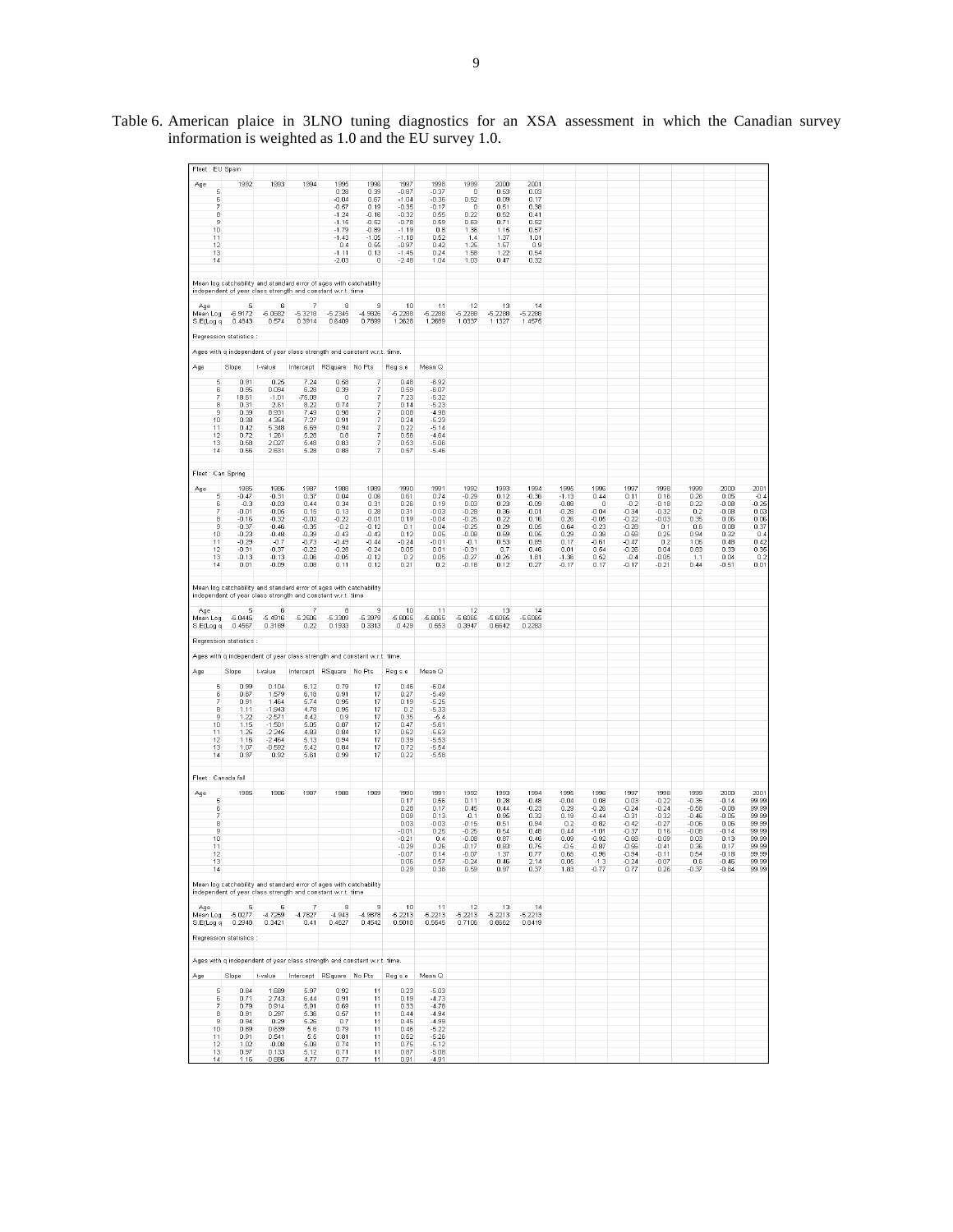

Fig. 1. American plaice in 3LNO log catchability residuals resulting from an XSA assessment in which the Canadian survey information is weighted as 1.0 and the EU survey 0.0.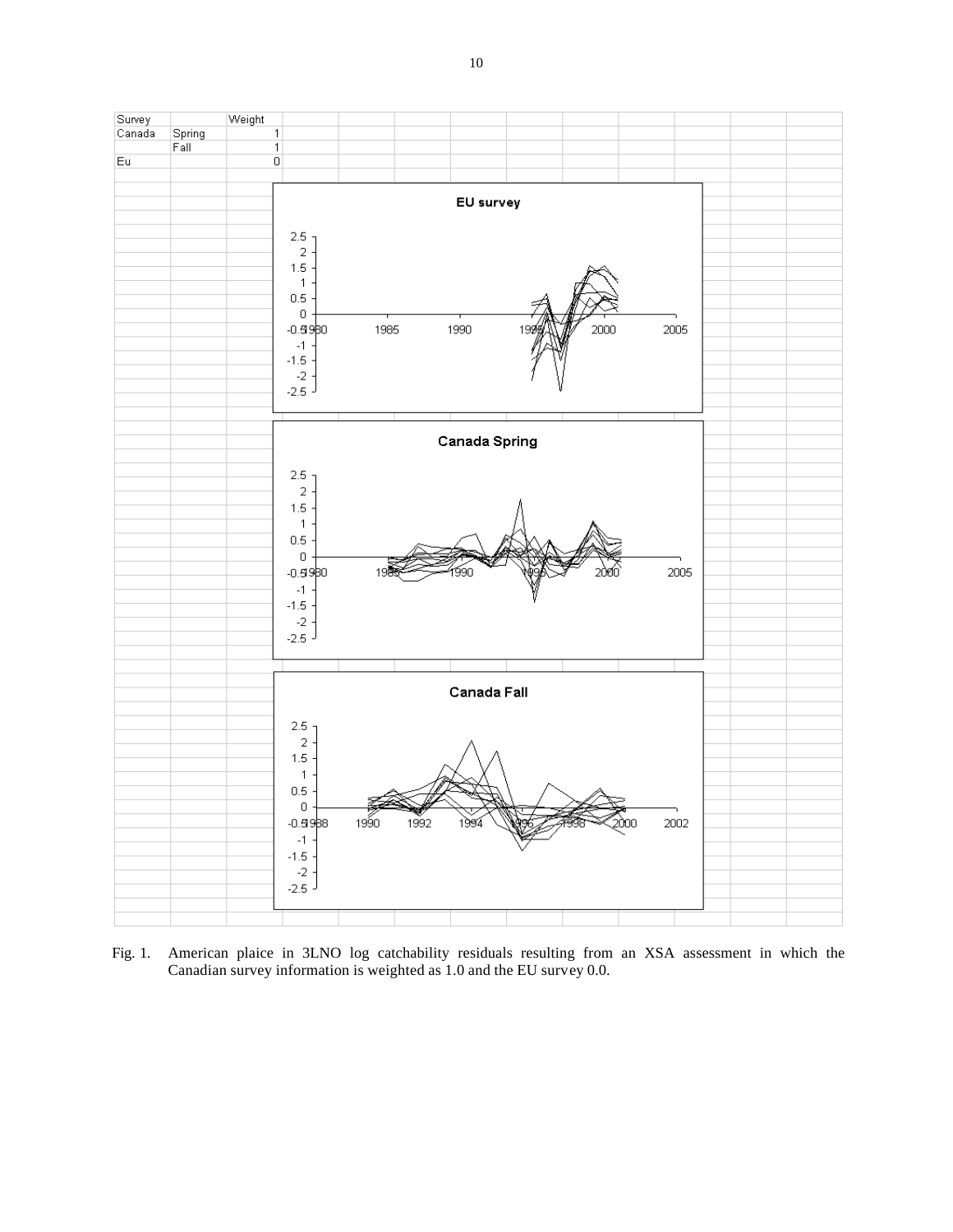

Fig. 2. American plaice in 3LNO log catchability residuals resulting from an XSA assessment in which the Canadian survey information is weighted as 0.0 and the EU survey 1.0.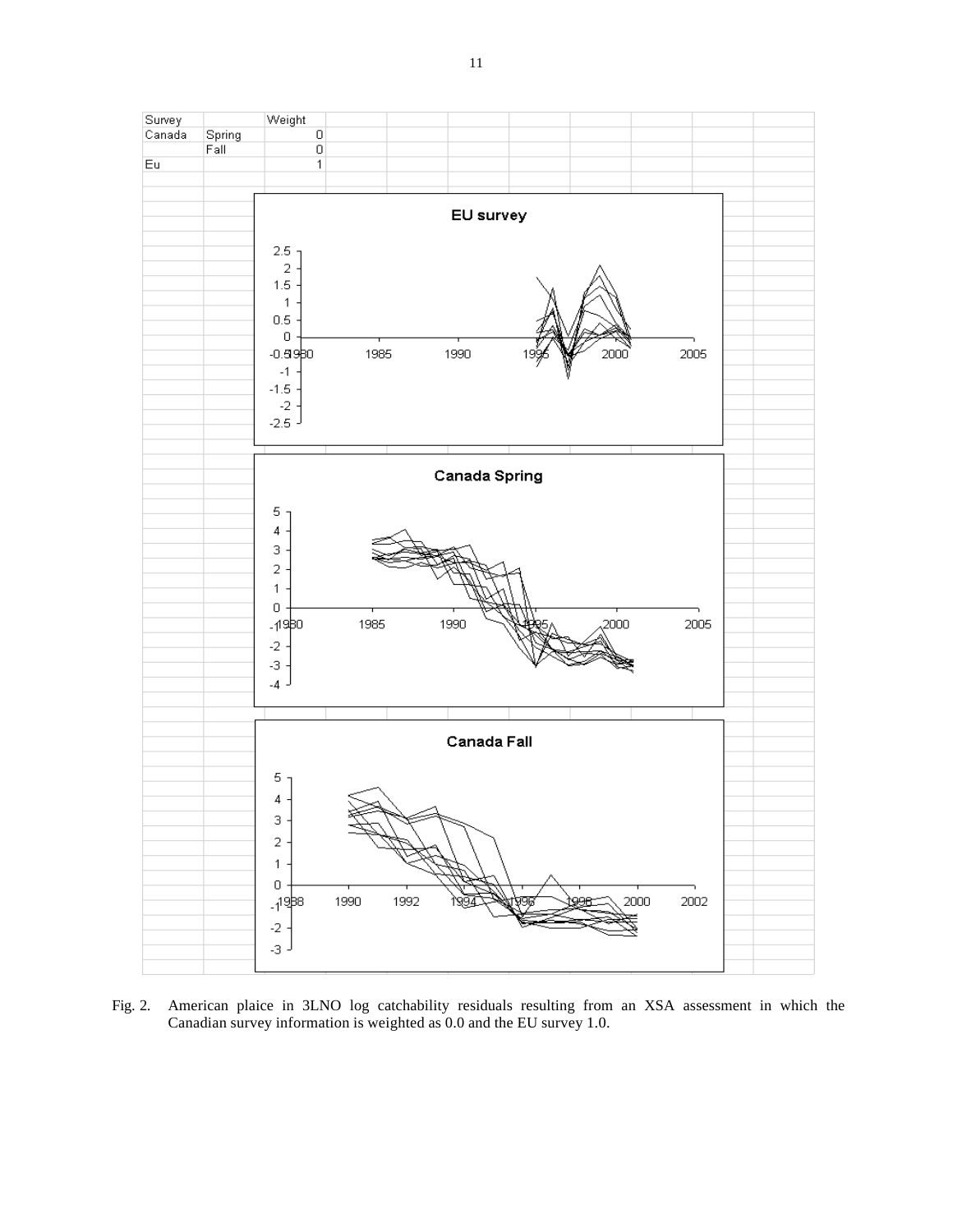

Fig. 3. American plaice in 3LNO log catchability residuals resulting from an XSA assessment in which the Canadian survey information is weighted as 1.0 and the EU survey 1.0.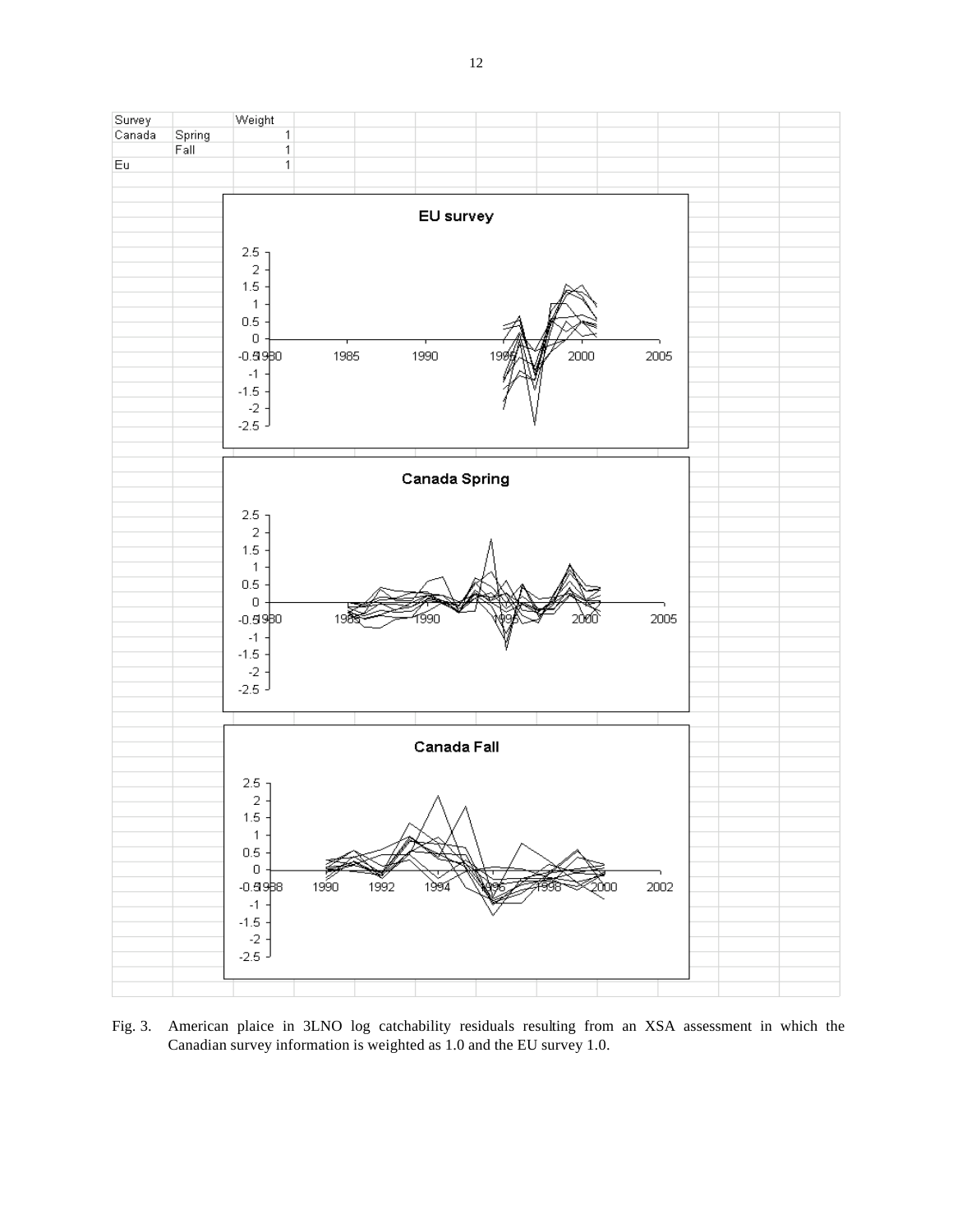



Fig. 4 a,b. The population numbers at age estimated within an XSA assessment model fitted to the data for the American plaice in 3LNO. Figure 4a presents the estimates from the xsa model fitted to the EU surveys, Figure 4b presents the estimates fom a model fitted to the Canadian data and using iterative reweighting.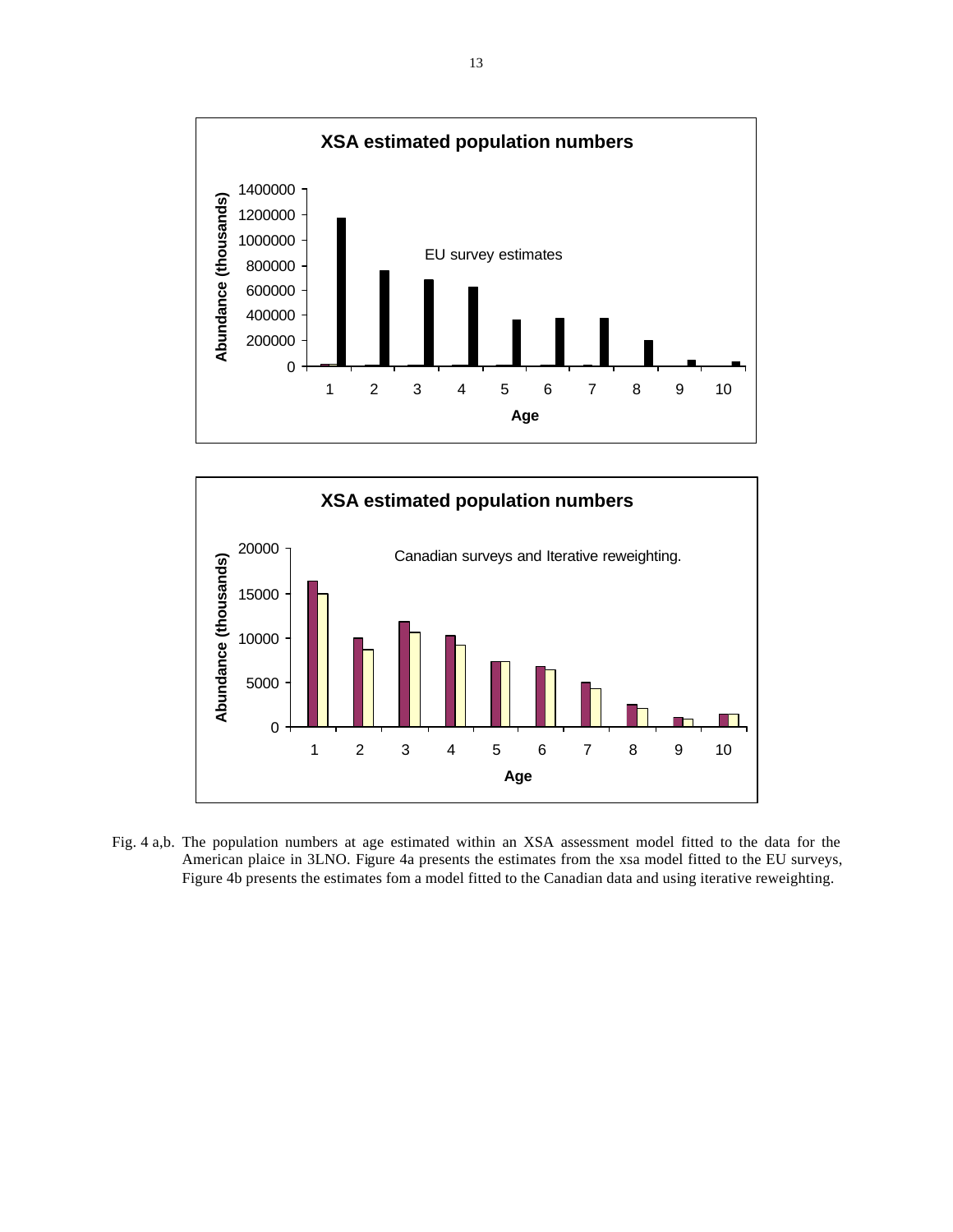

Fig. 5 The trends in spawning stock biomass estimated from XSA models fitted to the Canadian and EU survey data series and using iterative reweighting.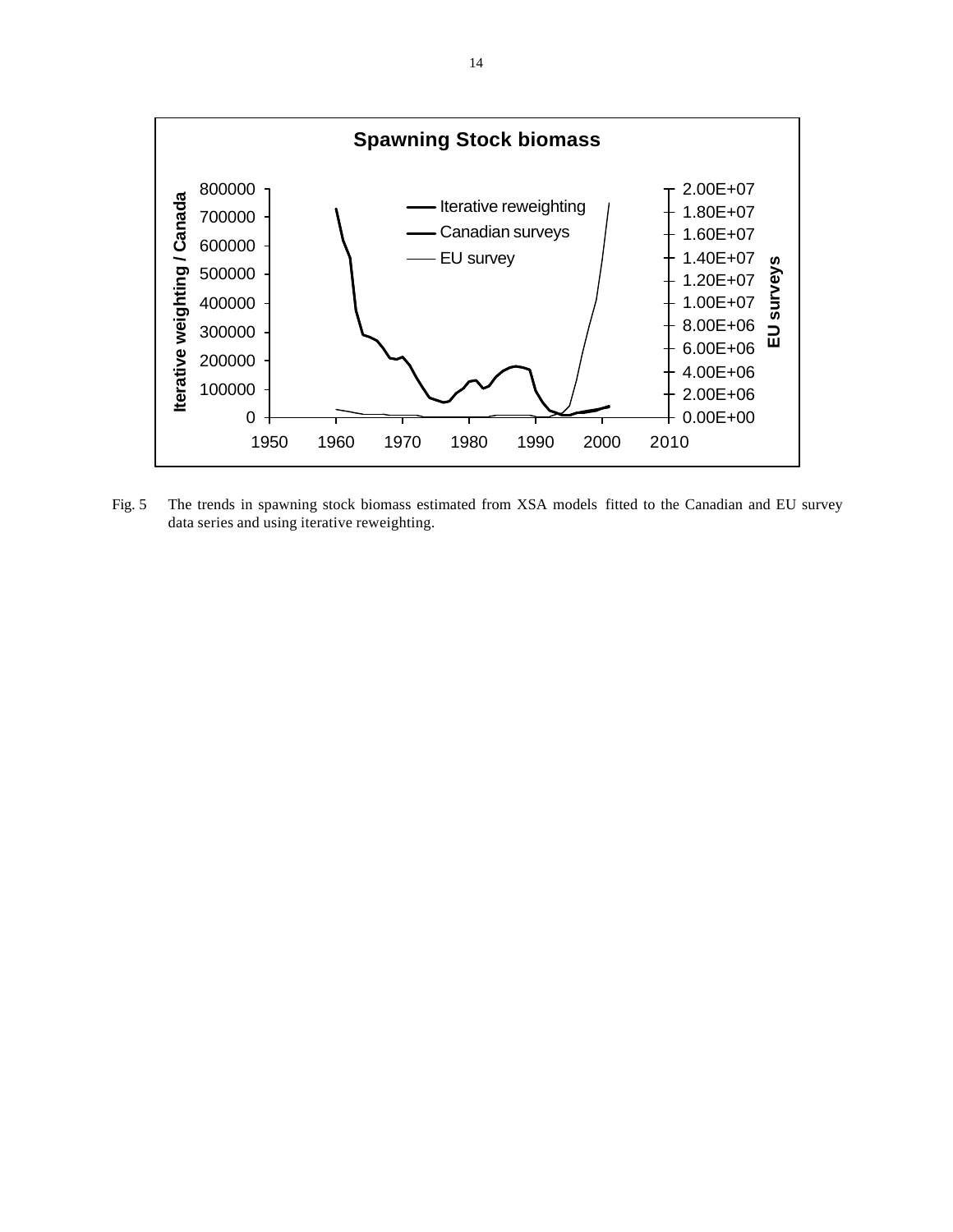Appendix 1. An XSA assessment of the American plaice in 3LNO using iterative reweighting to determine the contribution of each calibration data source.

 **Lowestoft VPA Version 3.1** 

 **19/06/2002 20:59** 

 **Extended Survivors Analysis**

 **AMERICAN PLAICE NAFO DIVISION 3LNO INDEX OF INPUT FILES APRIL 2000** 

 **CPUE data from file tun.dat** 

 **Catch data for 42 years. 1960 to 2001. Ages 5 to 15.**

| Fleet              | First | Last | <b>First</b> | Last |    | Alpha | <b>Beta</b> |
|--------------------|-------|------|--------------|------|----|-------|-------------|
|                    | vear  | vear | age          | age  |    |       |             |
| <b>EU Spain</b>    | 1995  | 2001 |              |      | 14 | 0.45  | 0.5         |
| <b>Can Spring</b>  | 1985  | 2001 |              | 5    | 14 | 0.45  | 0.5         |
| <b>Canada fall</b> | 1990  | 2001 |              | 5    | 14 | 0.85  | 0.9         |

 **Time series weights :** 

 **Tapered time weighting not applied**

 **Catchability analysis :**

 **Catchability independent of stock size for all ages** 

 **Catchability independent of age for ages >= 10**

 **Terminal population estimation :**

 **Survivor estimates shrunk towards the mean F of the final 3 years or the 3 oldest ages.**

 **S.E. of the mean to which the estimates are shrunk = 1.000**

 **Minimum standard error for population estimates derived from each fleet = .300**

 **Prior weighting not applied**

 **Tuning converged after 47 iterations**

 **Regression weights** 

| 1 1 1 1 1 1 1 1 1 1 1 |  |  |  |  |  |
|-----------------------|--|--|--|--|--|
|                       |  |  |  |  |  |
|                       |  |  |  |  |  |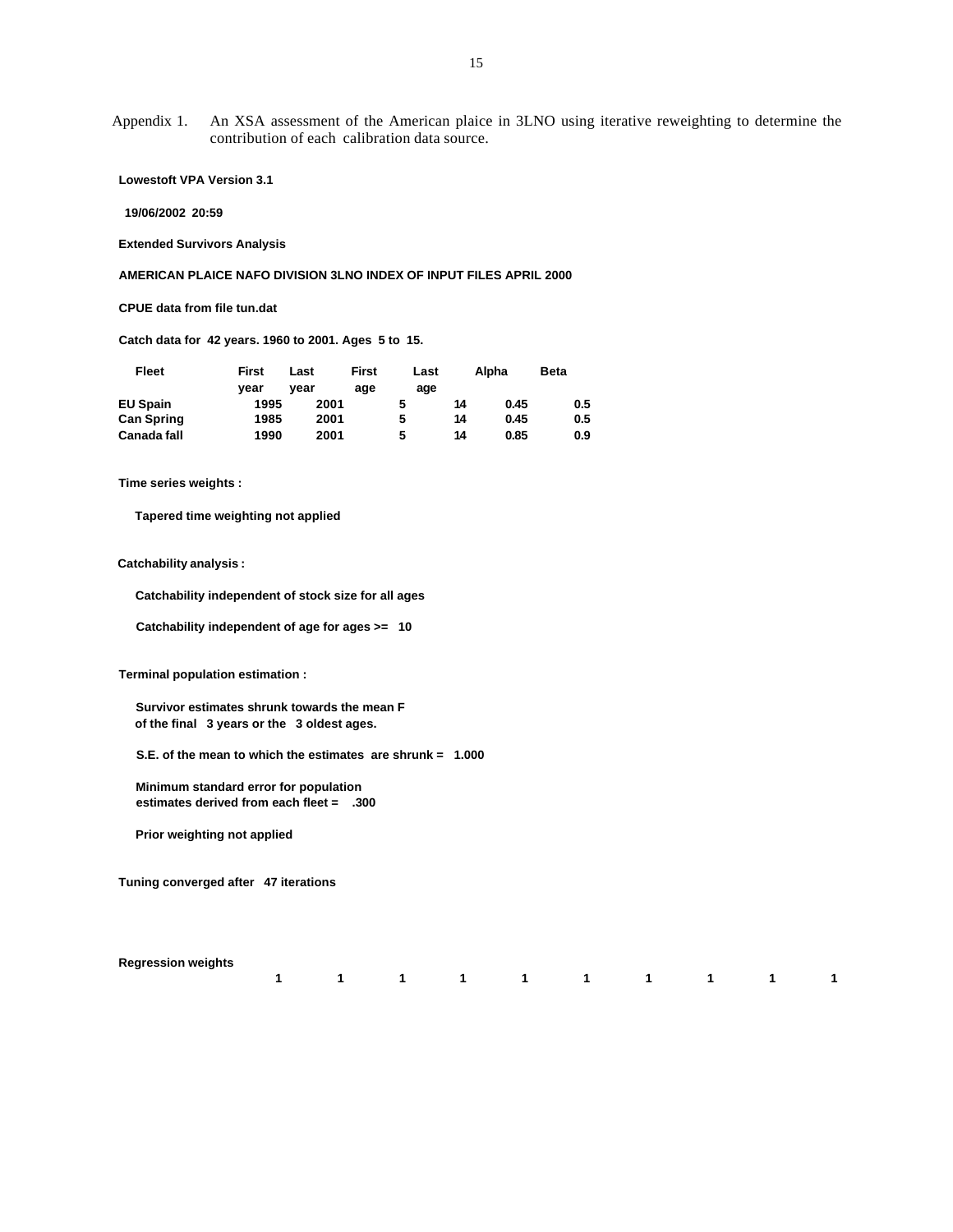| <b>Fishing mortalities</b> |
|----------------------------|
|                            |

| 1992  | 1993  | 1994  | 1995  | 1996  | 1997  | 1998  | 1999  | 2000  | 2001  |
|-------|-------|-------|-------|-------|-------|-------|-------|-------|-------|
| 0.002 | 0.023 | 0.073 | 0.002 | 0.005 | 0.001 | 0     | 0.001 | 0.002 | 0.006 |
| 0.023 | 0.108 | 0.139 | 0.009 | 0.024 | 0.005 | 0.003 | 0.009 | 0.018 | 0.029 |
| 0.069 | 0.419 | 0.335 | 0.03  | 0.051 | 0.026 | 0.014 | 0.017 | 0.059 | 0.083 |
| 0.206 | 0.789 | 0.593 | 0.042 | 0.054 | 0.058 | 0.046 | 0.036 | 0.11  | 0.117 |
| 0.38  | 1.063 | 0.67  | 0.065 | 0.048 | 0.074 | 0.085 | 0.08  | 0.163 | 0.179 |
| 0.423 | 1.321 | 0.536 | 0.039 | 0.029 | 0.051 | 0.111 | 0.156 | 0.193 | 0.195 |
| 0.54  | 1.464 | 1.071 | 0.022 | 0.011 | 0.081 | 0.127 | 0.22  | 0.235 | 0.23  |
| 0.444 | 1.652 | 0.685 | 0.029 | 0.023 | 0.089 | 0.138 | 0.181 | 0.242 | 0.218 |
| 0.493 | 0.85  | 1.993 | 0.001 | 0.028 | 0.116 | 0.149 | 0.216 | 0.186 | 0.189 |
| 0.896 | 1.098 | 0.269 | 0.009 | 0.018 | 0.025 | 0.332 | 0.137 | 0.107 | 0.116 |
|       |       |       |       |       |       |       |       |       |       |

 **XSA population numbers (Thousands)**

|             |        | <b>AGE</b>                                                                                     |   |   |   |                                                                                           |    |    |    |    |
|-------------|--------|------------------------------------------------------------------------------------------------|---|---|---|-------------------------------------------------------------------------------------------|----|----|----|----|
| <b>YEAR</b> |        | 5                                                                                              | 6 | 8 | 9 | 10                                                                                        | 11 | 12 | 13 | 14 |
|             |        | 1992 8.02E+04 5.84E+04 5.04E+04 2.38E+04 1.49E+04 8.15E+03 4.71E+03 3.18E+03 1.93E+03 1.13E+03 |   |   |   |                                                                                           |    |    |    |    |
|             |        | 1993 6.72E+04 4.71E+04 3.36E+04 2.77E+04 1.14E+04 6.00E+03 3.14E+03 1.62E+03 1.20E+03 6.94E+02 |   |   |   |                                                                                           |    |    |    |    |
|             |        | 1994 7.96E+04 3.87E+04 2.49E+04 1.30E+04 7.41E+03 2.32E+03 9.43E+02 4.28E+02 1.82E+02 3.02E+02 |   |   |   |                                                                                           |    |    |    |    |
|             |        | 1995 7.02E+04 4.35E+04 1.98E+04 1.05E+04 4.23E+03 2.23E+03 7.98E+02 1.90E+02 1.27E+02 1.46E+01 |   |   |   |                                                                                           |    |    |    |    |
|             |        | 1996 4.70E+04 4.13E+04 2.54E+04 1.13E+04 5.91E+03 2.33E+03 1.26E+03 4.59E+02 1.09E+02 7.47E+01 |   |   |   |                                                                                           |    |    |    |    |
|             |        | 1997 2.71E+04 2.75E+04 2.37E+04 1.42E+04 6.31E+03 3.32E+03 1.33E+03 7.35E+02 2.64E+02 6.22E+01 |   |   |   |                                                                                           |    |    |    |    |
|             |        | 1998 2.75E+04 2.22E+04 2.24E+04 1.89E+04 1.10E+04 4.80E+03 2.58E+03 1.01E+03 5.51E+02 1.92E+02 |   |   |   |                                                                                           |    |    |    |    |
|             |        | 1999 2.39E+04 2.25E+04 1.81E+04 1.81E+04 1.48E+04 8.25E+03 3.52E+03 1.86E+03 7.18E+02 3.88E+02 |   |   |   |                                                                                           |    |    |    |    |
|             | 2000 - |                                                                                                |   |   |   | 1.54E+04 1.95E+04 1.83E+04 1.46E+04 1.43E+04 1.12E+04 5.78E+03 2.31E+03 1.27E+03 4.74E+02 |    |    |    |    |
|             |        | 2001 2.00E+04 1.26E+04 1.57E+04 1.41E+04 1.07E+04 9.94E+03 7.56E+03 3.74E+03 1.48E+03 8.64E+02 |   |   |   |                                                                                           |    |    |    |    |
|             |        |                                                                                                |   |   |   |                                                                                           |    |    |    |    |

 **Estimated population abundance at 1st Jan 2002**

 **0.00E+00 1.63E+04 1.00E+04 1.18E+04 1.03E+04 7.32E+03 6.70E+03 4.92E+03 2.46E+03 1.01E+03 Taper weighted geometric mean of the VPA populations:** 

 **1.48E+05 1.21E+05 9.66E+04 7.45E+04 5.44E+04 3.73E+04 2.43E+04 1.50E+04 8.93E+03 5.42E+03**

 **Standard error of the weighted Log(VPA populations) :**

|  |  | $0.8484$ $0.8536$ $0.8635$ $0.9461$ $1.0814$ $1.2477$ $1.4413$ $1.6859$ $1.8943$ 2.1503 |  |  |  |
|--|--|-----------------------------------------------------------------------------------------|--|--|--|
|  |  |                                                                                         |  |  |  |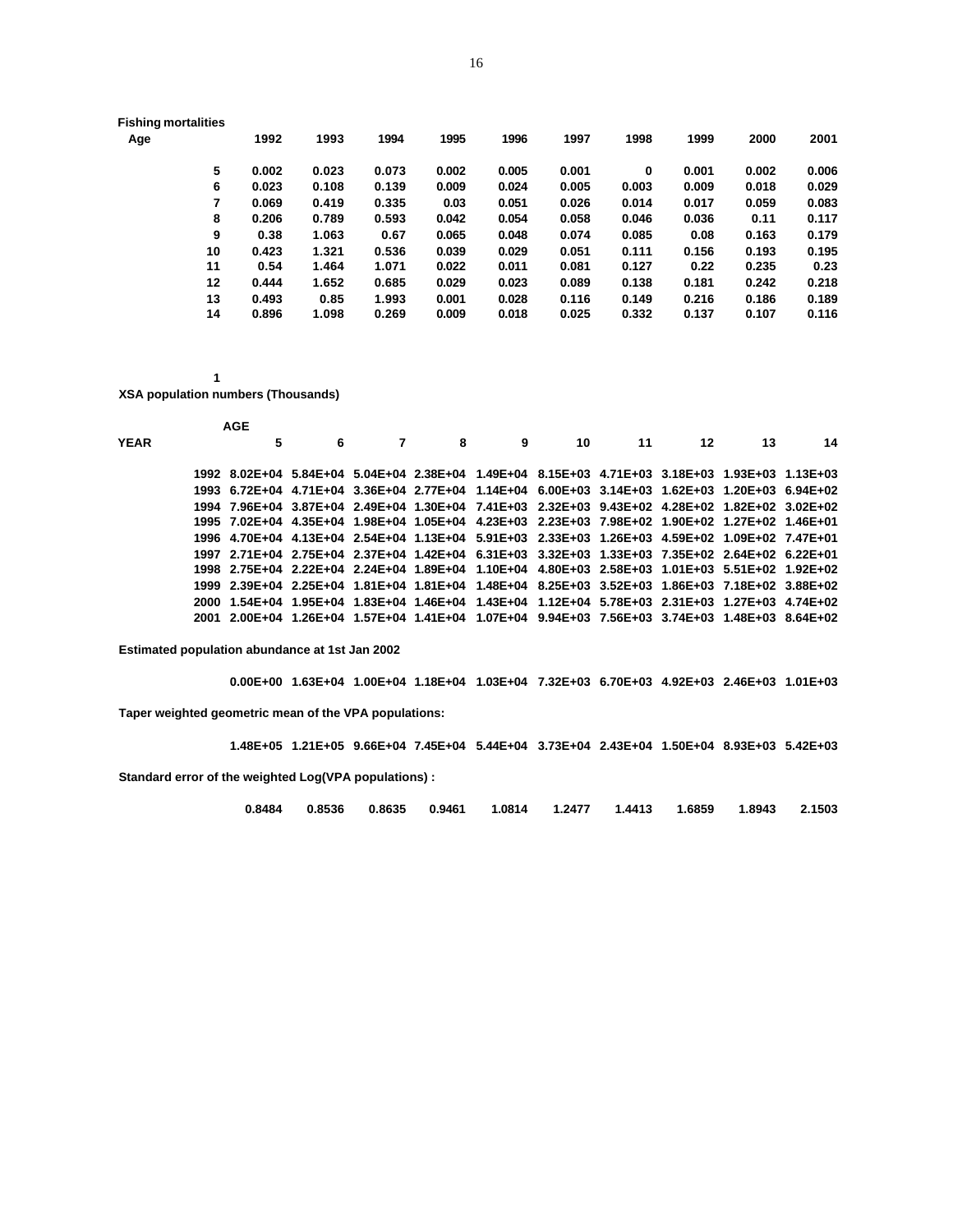**Log catchability residuals.**

 **Fleet : EU Spain**

| Age |    | 1992  | 1993  | 1994  | 1995    | 1996    | 1997    | 1998    | 1999 | 2000 | 2001 |
|-----|----|-------|-------|-------|---------|---------|---------|---------|------|------|------|
|     | 5  | 99.99 | 99.99 | 99.99 | 0.28    | 0.39    | $-0.87$ | $-0.37$ | 0    | 0.53 | 0.03 |
|     | 6  | 99.99 | 99.99 | 99.99 | $-0.04$ | 0.67    | $-1.04$ | $-0.36$ | 0.52 | 0.09 | 0.17 |
|     | 7  | 99.99 | 99.99 | 99.99 | $-0.57$ | 0.19    | $-0.35$ | $-0.17$ | 0    | 0.51 | 0.38 |
|     | 8  | 99.99 | 99.99 | 99.99 | $-1.24$ | $-0.16$ | $-0.32$ | 0.55    | 0.22 | 0.52 | 0.41 |
|     | 9  | 99.99 | 99.99 | 99.99 | $-1.15$ | $-0.52$ | $-0.78$ | 0.59    | 0.63 | 0.71 | 0.52 |
|     | 10 | 99.99 | 99.99 | 99.99 | $-1.79$ | $-0.89$ | $-1.19$ | 0.8     | 1.36 | 1.15 | 0.57 |
|     | 11 | 99.99 | 99.99 | 99.99 | $-1.43$ | $-1.05$ | $-1.18$ | 0.52    | 1.4  | 1.37 | 1.01 |
|     | 12 | 99.99 | 99.99 | 99.99 | 0.4     | 0.55    | $-0.97$ | 0.42    | 1.25 | 1.57 | 0.9  |
|     | 13 | 99.99 | 99.99 | 99.99 | $-1.11$ | 0.13    | $-1.45$ | 0.24    | 1.58 | 1.22 | 0.54 |
|     | 14 | 99.99 | 99.99 | 99.99 | $-2.03$ | 0       | $-2.48$ | 1.04    | 1.03 | 0.47 | 0.32 |

 **Mean log catchability and standard error of ages with catchability independent of year class strength and constant w.r.t. time**

| Age        |  |  | 5 6 7 8 9 10 11 12 13                                                                    |  |  | - 14 |
|------------|--|--|------------------------------------------------------------------------------------------|--|--|------|
| Mean Log q |  |  | -6.9172 -6.0682 -5.3218 -5.2345 -4.9826 -5.2288 -5.2288 -5.2288 -5.2288 -5.2288          |  |  |      |
| S.E(Log q) |  |  | $0.4843$ $0.574$ $0.3914$ $0.6409$ $0.7899$ $1.2628$ $1.2689$ $1.0337$ $1.1327$ $1.4575$ |  |  |      |

 **Regression statistics :**

 **Ages with q independent of year class strength and constant w.r.t. time.**

| Age | Slope | t-value |        | Intercept RSquare No Pts |   | Reg s.e | Mean Q  |
|-----|-------|---------|--------|--------------------------|---|---------|---------|
| 5   | 0.91  | 0.25    | 7.24   | 0.58                     | 7 | 0.48    | $-6.92$ |
| 6   | 0.95  | 0.094   | 6.28   | 0.39                     | 7 | 0.59    | $-6.07$ |
| 7   | 18.51 | $-1.01$ | -75.09 | 0                        | 7 | 7.23    | $-5.32$ |
| 8   | 0.31  | 2.61    | 8.22   | 0.74                     | 7 | 0.14    | $-5.23$ |
| 9   | 0.39  | 8.931   | 7.49   | 0.98                     | 7 | 0.08    | $-4.98$ |
| 10  | 0.38  | 4.354   | 7.27   | 0.91                     | 7 | 0.24    | $-5.23$ |
| 11  | 0.42  | 5.348   | 6.69   | 0.94                     | 7 | 0.22    | $-5.14$ |
| 12  | 0.72  | 1.261   | 5.28   | 0.8                      | 7 | 0.56    | $-4.64$ |
| 13  | 0.58  | 2.027   | 5.48   | 0.83                     | 7 | 0.53    | $-5.06$ |
| 14  | 0.56  | 2.631   | 5.28   | 0.88                     | 7 | 0.57    | -5.46   |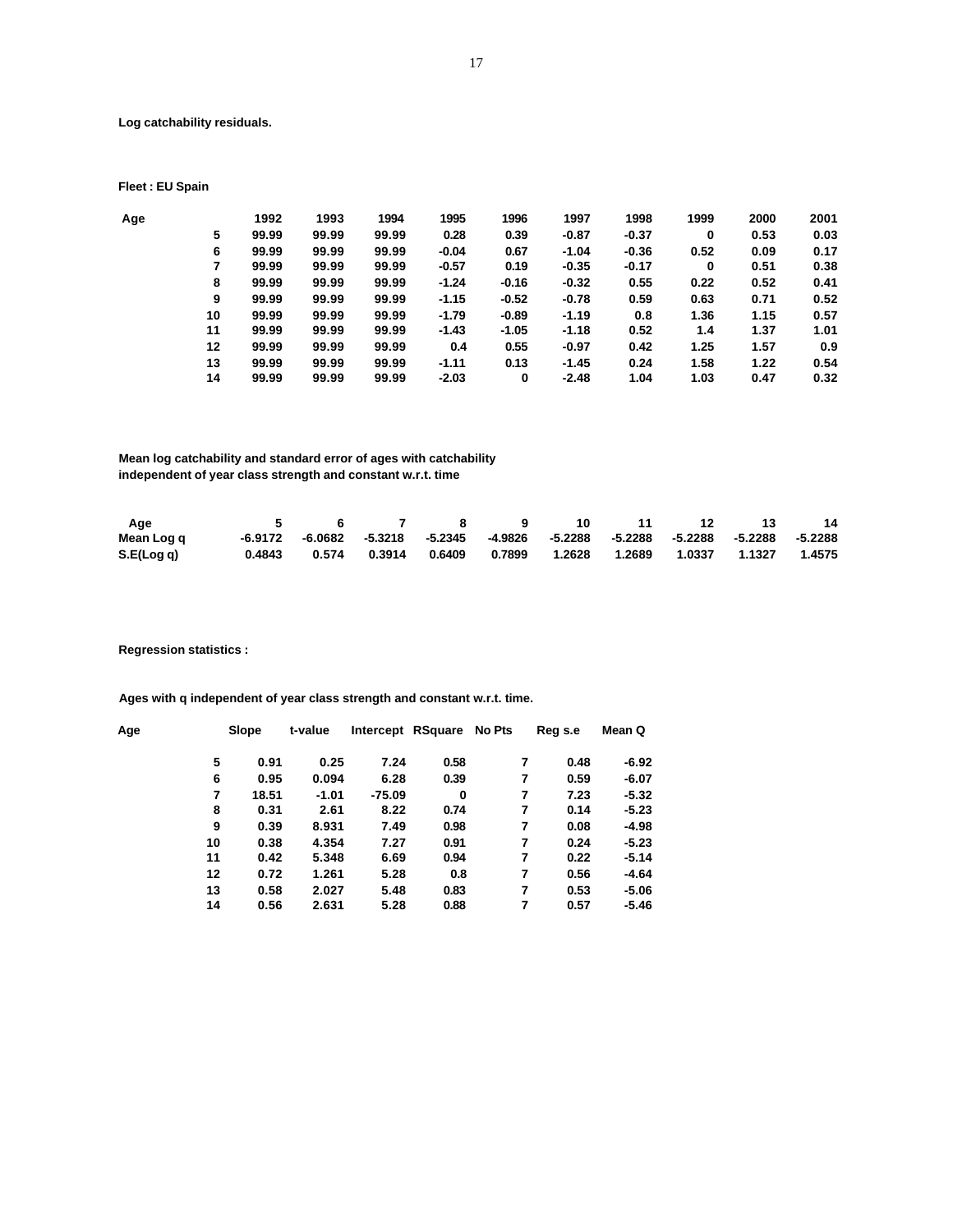### **Fleet : Can Spring**

| Age |                | 1985    | 1986    | 1987    | 1988    | 1989    | 1990    | 1991    |      |         |         |
|-----|----------------|---------|---------|---------|---------|---------|---------|---------|------|---------|---------|
|     | 5              | $-0.47$ | $-0.31$ | 0.37    | 0.04    | 0.06    | 0.61    | 0.74    |      |         |         |
|     | 6              | $-0.3$  | $-0.03$ | 0.44    | 0.34    | 0.31    | 0.26    | 0.19    |      |         |         |
|     | $\overline{7}$ | $-0.01$ | $-0.05$ | 0.15    | 0.13    | 0.28    | 0.31    | $-0.03$ |      |         |         |
|     | 8              | $-0.16$ | $-0.32$ | $-0.02$ | $-0.22$ | $-0.01$ | 0.19    | $-0.04$ |      |         |         |
|     | 9              | $-0.37$ | $-0.46$ | $-0.35$ | $-0.2$  | $-0.12$ | 0.1     | 0.04    |      |         |         |
|     | 10             | $-0.23$ | $-0.48$ | $-0.39$ | $-0.43$ | $-0.43$ | 0.12    | 0.05    |      |         |         |
|     | 11             | $-0.29$ | $-0.7$  | $-0.73$ | $-0.49$ | $-0.44$ | $-0.24$ | $-0.01$ |      |         |         |
|     | 12             | $-0.31$ | $-0.37$ | $-0.22$ | $-0.28$ | $-0.24$ | 0.05    | 0.01    |      |         |         |
|     | 13             | $-0.13$ | $-0.13$ | $-0.06$ | $-0.05$ | $-0.12$ | 0.2     | 0.05    |      |         |         |
|     | 14             | 0.01    | -0.09   | 0.08    | 0.11    | 0.12    | 0.21    | 0.2     |      |         |         |
| Age |                | 1992    | 1993    | 1994    | 1995    | 1996    | 1997    | 1998    | 1999 | 2000    | 2001    |
|     | 5              | $-0.29$ | 0.12    | $-0.36$ | $-1.13$ | 0.44    | 0.11    | 0.16    | 0.26 | 0.05    | $-0.4$  |
|     | 6              | 0.03    | 0.23    | $-0.09$ | $-0.88$ | 0       | $-0.2$  | $-0.18$ | 0.22 | -0.08   | $-0.25$ |
|     | 7              | $-0.28$ | 0.36    | $-0.01$ | $-0.28$ | $-0.04$ | $-0.34$ | $-0.32$ | 0.2  | $-0.08$ | 0.03    |
|     | 8              | $-0.25$ | 0.22    | 0.16    | 0.26    | $-0.05$ | $-0.22$ | $-0.03$ | 0.35 | 0.06    | 0.06    |
|     | 9              | $-0.25$ | 0.29    | 0.05    | 0.64    | $-0.23$ | $-0.28$ | 0.1     | 0.6  | 0.08    | 0.37    |
|     | 10             | $-0.08$ | 0.59    | 0.05    | 0.29    | $-0.38$ | $-0.58$ | 0.25    | 0.94 | 0.32    | 0.4     |
|     | 11             | $-0.1$  | 0.53    | 0.89    | 0.17    | -0.61   | $-0.47$ | 0.2     | 1.06 | 0.48    | 0.42    |
|     | 12             | $-0.31$ | 0.7     | 0.46    | 0.01    | 0.54    | $-0.26$ | 0.04    | 0.83 | 0.33    | 0.35    |
|     | 13             | $-0.27$ | -0.25   | 1.81    | $-1.36$ | 0.52    | $-0.4$  | -0.05   | 1.1  | 0.04    | 0.2     |
|     | 14             | $-0.18$ | 0.12    | 0.27    | $-0.17$ | 0.17    | $-0.17$ | $-0.21$ | 0.44 | $-0.51$ | 0.01    |

## **Mean log catchability and standard error of ages with catchability independent of year class strength and constant w.r.t. time**

| Age        | 5 6 7 | $\overline{\mathbf{8}}$ and $\overline{\mathbf{8}}$ and $\overline{\mathbf{8}}$ and $\overline{\mathbf{8}}$ and $\overline{\mathbf{8}}$ and $\overline{\mathbf{8}}$ and $\overline{\mathbf{8}}$ and $\overline{\mathbf{8}}$ and $\overline{\mathbf{8}}$ and $\overline{\mathbf{8}}$ and $\overline{\mathbf{8}}$ and $\overline{\mathbf{8}}$ and $\overline{\mathbf{8}}$ and $\overline{\mathbf{8}}$ a | - 9                                                                                      | - 10 | 11 12 13 |  | -14 |
|------------|-------|-------------------------------------------------------------------------------------------------------------------------------------------------------------------------------------------------------------------------------------------------------------------------------------------------------------------------------------------------------------------------------------------------------|------------------------------------------------------------------------------------------|------|----------|--|-----|
| Mean Log q |       |                                                                                                                                                                                                                                                                                                                                                                                                       | -6.0445  -5.4916  -5.2506  -5.3309  -5.3979  -5.6065  -5.6065  -5.6065  -5.6065  -5.6065 |      |          |  |     |
| S.E(Log q) |       |                                                                                                                                                                                                                                                                                                                                                                                                       | $0.4567$ $0.3189$ $0.22$ $0.1933$ $0.3313$ $0.429$ $0.553$ $0.3947$ $0.6642$ $0.2283$    |      |          |  |     |

### **Regression statistics :**

 **Ages with q independent of year class strength and constant w.r.t. time.**

| Age |    | Slope | t-value  |      | Intercept RSquare No Pts |    | Reg s.e | Mean Q  |  |
|-----|----|-------|----------|------|--------------------------|----|---------|---------|--|
|     | 5  | 0.99  | 0.104    | 6.12 | 0.79                     | 17 | 0.46    | $-6.04$ |  |
|     | 6  | 0.87  | 1.579    | 6.18 | 0.91                     | 17 | 0.27    | $-5.49$ |  |
|     | 7  | 0.91  | 1.464    | 5.74 | 0.95                     | 17 | 0.19    | $-5.25$ |  |
|     | 8  | 1.11  | $-1.943$ | 4.78 | 0.95                     | 17 | 0.2     | $-5.33$ |  |
|     | 9  | 1.22  | $-2.571$ | 4.42 | 0.9                      | 17 | 0.35    | $-5.4$  |  |
|     | 10 | 1.15  | $-1.501$ | 5.05 | 0.87                     | 17 | 0.47    | $-5.61$ |  |
|     | 11 | 1.25  | $-2.245$ | 4.83 | 0.84                     | 17 | 0.62    | $-5.63$ |  |
|     | 12 | 1.16  | $-2.464$ | 5.13 | 0.94                     | 17 | 0.39    | $-5.53$ |  |
|     | 13 | 1.07  | $-0.592$ | 5.42 | 0.84                     | 17 | 0.72    | $-5.54$ |  |
|     | 14 | 0.97  | 0.92     | 5.61 | 0.99                     | 17 | 0.22    | $-5.58$ |  |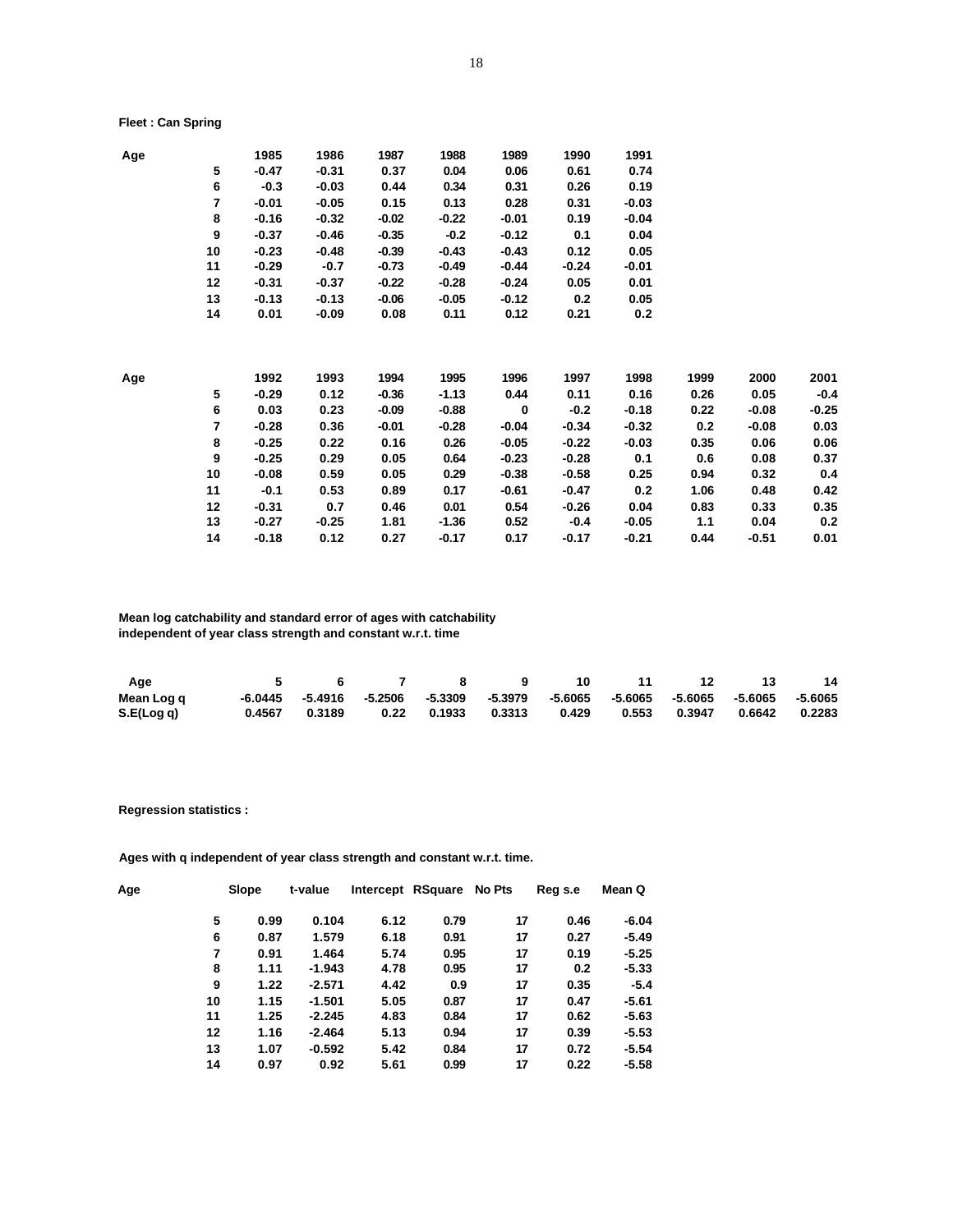#### **Fleet : Canada fall**

| Age |                  | 1985    | 1986  | 1987    | 1988    | 1989    | 1990    | 1991    |         |         |       |
|-----|------------------|---------|-------|---------|---------|---------|---------|---------|---------|---------|-------|
|     | 5                | 99.99   | 99.99 | 99.99   | 99.99   | 99.99   | 0.17    | 0.56    |         |         |       |
|     | 6                | 99.99   | 99.99 | 99.99   | 99.99   | 99.99   | 0.28    | 0.17    |         |         |       |
|     | 7                | 99.99   | 99.99 | 99.99   | 99.99   | 99.99   | 0.09    | 0.13    |         |         |       |
|     | 8                | 99.99   | 99.99 | 99.99   | 99.99   | 99.99   | 0.03    | $-0.03$ |         |         |       |
|     | 9                | 99.99   | 99.99 | 99.99   | 99.99   | 99.99   | $-0.01$ | 0.25    |         |         |       |
|     | 10               | 99.99   | 99.99 | 99.99   | 99.99   | 99.99   | $-0.21$ | 0.4     |         |         |       |
|     | 11               | 99.99   | 99.99 | 99.99   | 99.99   | 99.99   | $-0.29$ | 0.26    |         |         |       |
|     | 12               | 99.99   | 99.99 | 99.99   | 99.99   | 99.99   | $-0.07$ | 0.14    |         |         |       |
|     | 13               | 99.99   | 99.99 | 99.99   | 99.99   | 99.99   | 0.06    | 0.57    |         |         |       |
|     | 14               | 99.99   | 99.99 | 99.99   | 99.99   | 99.99   | 0.29    | 0.38    |         |         |       |
| Age |                  | 1992    | 1993  | 1994    | 1995    | 1996    | 1997    | 1998    | 1999    | 2000    | 2001  |
|     | 5                | 0.11    | 0.28  | $-0.48$ | $-0.04$ | 0.08    | 0.03    | $-0.22$ | -0.35   | $-0.14$ | 99.99 |
|     | 6                | 0.45    | 0.44  | $-0.23$ | 0.29    | $-0.26$ | $-0.24$ | $-0.24$ | $-0.58$ | $-0.08$ | 99.99 |
|     | 7                | $-0.1$  | 0.95  | 0.32    | 0.19    | $-0.44$ | $-0.31$ | $-0.32$ | $-0.46$ | $-0.05$ | 99.99 |
|     | 8                | $-0.15$ | 0.51  | 0.94    | 0.2     | $-0.82$ | $-0.42$ | $-0.27$ | $-0.06$ | 0.06    | 99.99 |
|     | $\boldsymbol{9}$ | $-0.25$ | 0.54  | 0.48    | 0.44    | $-1.01$ | $-0.37$ | 0.16    | $-0.08$ | $-0.14$ | 99.99 |
|     | 10               | $-0.08$ | 0.87  | 0.46    | 0.09    | $-0.92$ | $-0.68$ | $-0.09$ | 0.03    | 0.13    | 99.99 |
|     | 11               | $-0.17$ | 0.83  | 0.75    | $-0.5$  | $-0.87$ | $-0.56$ | $-0.41$ | 0.36    | 0.17    | 99.99 |
|     | 12               | $-0.07$ | 1.37  | 0.77    | 0.65    | $-0.96$ | $-0.94$ | $-0.11$ | 0.54    | $-0.18$ | 99.99 |
|     | 13               | $-0.24$ | 0.46  | 2.14    | 0.05    | $-1.3$  | $-0.24$ | $-0.07$ | 0.6     | -0.46   | 99.99 |
|     | 14               | 0.59    | 0.97  | 0.37    | 1.83    | $-0.77$ | 0.77    | 0.26    | $-0.37$ | $-0.84$ | 99.99 |

## **Mean log catchability and standard error of ages with catchability independent of year class strength and constant w.r.t. time**

| Age        |  | 5 6 7 8                                                                                 |  |  | 9 10 11 12 13 | - 14 |
|------------|--|-----------------------------------------------------------------------------------------|--|--|---------------|------|
| Mean Log q |  | -5.0277 -4.7259 -4.7827 -4.943 -4.9878 -5.2213 -5.2213 -5.2213 -5.2213 -5.2213 -5.2213  |  |  |               |      |
| S.E(Log q) |  | $0.2948$ $0.3421$ $0.41$ $0.4627$ $0.4542$ $0.5018$ $0.5545$ $0.7106$ $0.8662$ $0.8419$ |  |  |               |      |

### **Regression statistics :**

 **Ages with q independent of year class strength and constant w.r.t. time.**

| Age |    | Slope | t-value  |      | Intercept RSquare No Pts |    | Reg s.e | Mean Q  |  |
|-----|----|-------|----------|------|--------------------------|----|---------|---------|--|
|     | 5  | 0.84  | 1.689    | 5.97 | 0.92                     | 11 | 0.23    | $-5.03$ |  |
|     | 6  | 0.71  | 2.743    | 6.44 | 0.91                     | 11 | 0.19    | $-4.73$ |  |
|     | 7  | 0.79  | 0.914    | 5.91 | 0.69                     | 11 | 0.33    | $-4.78$ |  |
|     | 8  | 0.91  | 0.297    | 5.36 | 0.57                     | 11 | 0.44    | $-4.94$ |  |
|     | 9  | 0.94  | 0.29     | 5.26 | 0.7                      | 11 | 0.45    | $-4.99$ |  |
|     | 10 | 0.89  | 0.639    | 5.6  | 0.79                     | 11 | 0.46    | $-5.22$ |  |
|     | 11 | 0.91  | 0.541    | 5.5  | 0.81                     | 11 | 0.52    | $-5.26$ |  |
|     | 12 | 1.02  | $-0.08$  | 5.08 | 0.74                     | 11 | 0.75    | $-5.12$ |  |
|     | 13 | 0.97  | 0.133    | 5.12 | 0.71                     | 11 | 0.87    | $-5.08$ |  |
|     | 14 | 1.16  | $-0.886$ | 4.77 | 0.77                     | 11 | 0.91    | -4.91   |  |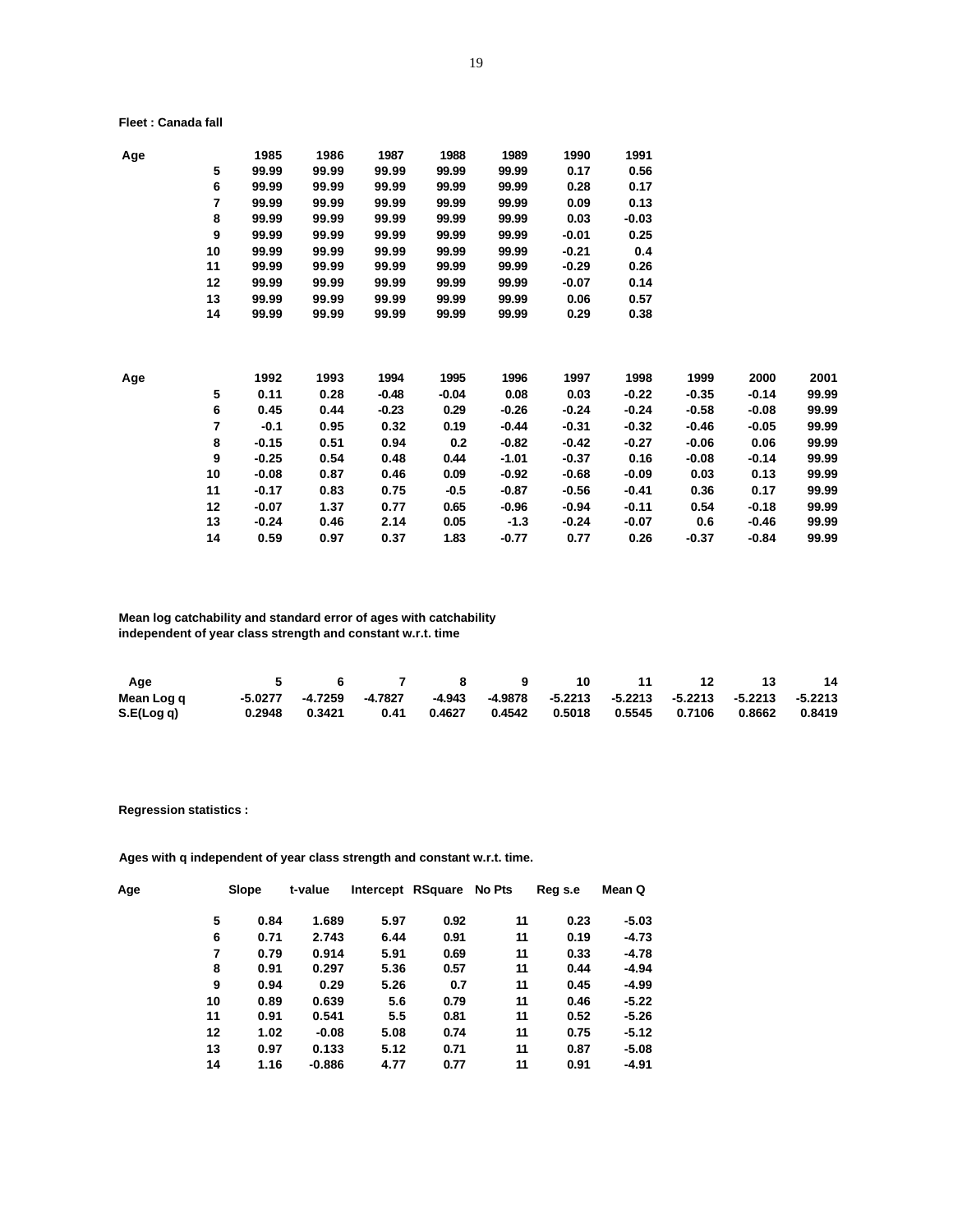**Terminal year survivor and F summaries :**

 **Age 5 Catchability constant w.r.t. time and dependent on age**

 **Year class = 1996**

| Fleet                |       | Int<br>s.e | Ext<br>s.e |   | Var<br>Ratio | N |       | <b>Scaled</b><br>Weights | <b>Estimated</b><br>F |
|----------------------|-------|------------|------------|---|--------------|---|-------|--------------------------|-----------------------|
| <b>EU Spain</b>      | 16856 | 0.518      |            | 0 | 0            |   | 1     | 0.403                    | 0.006                 |
| <b>Can Spring</b>    | 10922 | 0.47       |            | 0 | 0            |   | 1     | 0.489                    | 0.009                 |
| Canada fall          | 1     | 0          |            | 0 | 0            |   | 0     | 0                        | 0                     |
| F shrinkage mea      | 88016 | 1          |            |   |              |   |       | 0.109                    | 0.001                 |
| Weighted prediction: |       |            |            |   |              |   |       |                          |                       |
| <b>Survivors</b>     | Int   | Ext        | N          |   | Var          | F |       |                          |                       |
| at end of year       | s.e   | s.e        |            |   | Ratio        |   |       |                          |                       |
| 16315                | 0.33  | 0.46       |            | 3 | 1.411        |   | 0.006 |                          |                       |

# **Age 6 Catchability constant w.r.t. time and dependent on age**

 **Year class = 1995**

| Fleet                |       | Int   | Ext   | Var   | N |   | <b>Scaled</b> | <b>Estimated</b> |
|----------------------|-------|-------|-------|-------|---|---|---------------|------------------|
|                      |       | s.e   | s.e   | Ratio |   |   | Weights       | F                |
| <b>EU Spain</b>      | 14710 | 0.396 | 0.18  | 0.45  |   | 2 | 0.201         | 0.02             |
| <b>Can Spring</b>    | 8625  | 0.269 | 0.141 | 0.52  |   | 2 | 0.435         | 0.034            |
| Canada fall          | 8714  | 0.308 | 0     | 0     |   | 1 | 0.332         | 0.034            |
| F shrinkage mea      | 30197 | 1     |       |       |   |   | 0.032         | 0.01             |
| Weighted prediction: |       |       |       |       |   |   |               |                  |

| <b>Survivors</b> | Int  | Ext  |  | Var   |       |
|------------------|------|------|--|-------|-------|
| at end of year   | s.e  | s.e  |  | Ratio |       |
| 10034            | 0.18 | 0.14 |  | 0.804 | 0.029 |

# **Age 7 Catchability constant w.r.t. time and dependent on age**

 **Year class = 1994**

| Fleet              |       | Int   | Ext   | Var   | N |   | Scaled  | <b>Estimated</b> |
|--------------------|-------|-------|-------|-------|---|---|---------|------------------|
|                    |       | s.e   | s.e   | Ratio |   |   | Weights | F                |
| <b>EU Spain</b>    | 14451 | 0.288 | 0.123 | 0.43  |   | 3 | 0.215   | 0.069            |
| <b>Can Spring</b>  | 12175 | 0.2   | 0.084 | 0.42  |   | 3 | 0.442   | 0.081            |
| <b>Canada fall</b> | 9349  | 0.233 | 0.134 | 0.57  |   | 2 | 0.323   | 0.104            |
| F shrinkage mea    | 33944 |       |       |       |   |   | 0.019   | 0.03             |

 **Weighted prediction :**

| <b>Survivors</b> | Int  | Ext  | N |   | Var   |       |
|------------------|------|------|---|---|-------|-------|
| at end of year   | s.e  | s.e  |   |   | Ratio |       |
| 11832            | 0.13 | 0.09 |   | 9 | 0.689 | 0.083 |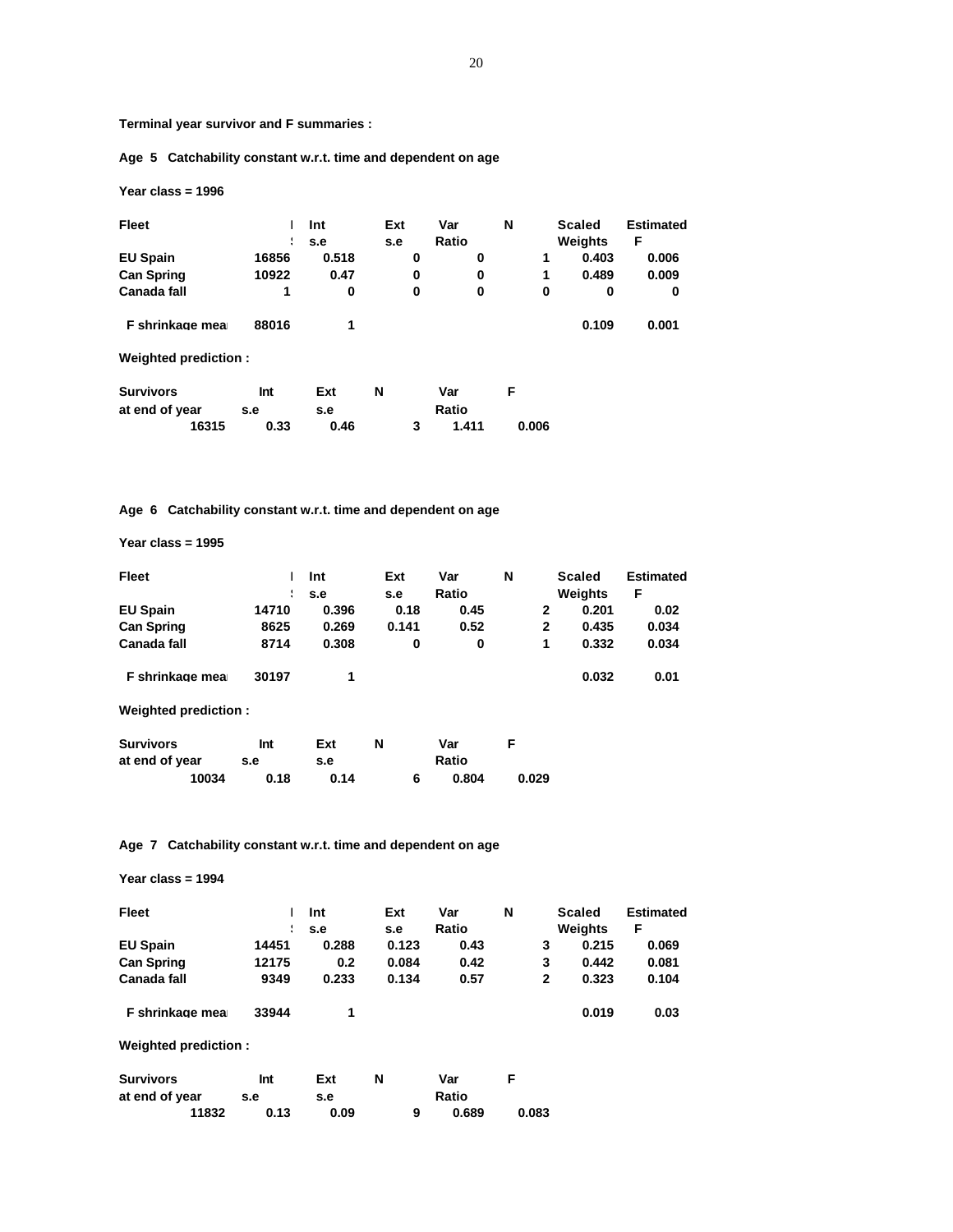| <b>Fleet</b>         |       | Int   | Ext   | Var   | N     | <b>Scaled</b> | <b>Estimated</b> |
|----------------------|-------|-------|-------|-------|-------|---------------|------------------|
|                      | ÷     | s.e   | s.e   | Ratio |       | Weights       | F                |
| <b>EU Spain</b>      | 13479 | 0.265 | 0.218 | 0.82  | 4     | 0.189         | 0.09             |
| <b>Can Spring</b>    | 11010 | 0.167 | 0.068 | 0.41  | 4     | 0.483         | 0.11             |
| Canada fall          | 7613  | 0.205 | 0.144 | 0.71  | 3     | 0.312         | 0.155            |
| F shrinkage mea      | 19227 | 1     |       |       |       | 0.016         | 0.064            |
| Weighted prediction: |       |       |       |       |       |               |                  |
| <b>Survivors</b>     | Int   | Ext   | N     | Var   | F     |               |                  |
| at end of year       | s.e   | s.e   |       | Ratio |       |               |                  |
| 10283                | 0.12  | 0.09  | 12    | 0.814 | 0.117 |               |                  |

 **Age 8 Catchability constant w.r.t. time and dependent on age**

 **Age 9 Catchability constant w.r.t. time and dependent on age**

 **Year class = 1992**

 **Year class = 1993**

| <b>Fleet</b>         |       | Int   | Ext   | Var   | N |   | <b>Scaled</b> | <b>Estimated</b> |
|----------------------|-------|-------|-------|-------|---|---|---------------|------------------|
|                      | Н     | s.e   | s.e   | Ratio |   |   | Weights       | F                |
| <b>EU Spain</b>      | 6373  | 0.253 | 0.248 | 0.98  |   | 5 | 0.173         | 0.203            |
| <b>Can Spring</b>    | 8221  | 0.15  | 0.092 | 0.62  |   | 5 | 0.503         | 0.161            |
| <b>Canada fall</b>   | 6395  | 0.189 | 0.114 | 0.61  |   | 4 | 0.308         | 0.202            |
| F shrinkage mea      | 12369 | 1     |       |       |   |   | 0.015         | 0.11             |
| Weighted prediction: |       |       |       |       |   |   |               |                  |
| Survivore            | Int   | Fvt   | N     | Var   | F |   |               |                  |

| <b>SUIVIVOIS</b> | m    | EXT  | IV. | var   |       |
|------------------|------|------|-----|-------|-------|
| at end of year   | s.e  | s.e  |     | Ratio |       |
| 7324             | 0.11 | 0.08 | 15  | 0.764 | 0.179 |

 **Age 10 Catchability constant w.r.t. time and dependent on age**

 **Year class = 1991**

| <b>Fleet</b>         | Н    | Int<br>s.e | Ext<br>s.e | Var<br>Ratio | N | <b>Scaled</b><br>Weights | <b>Estimated</b><br>F |
|----------------------|------|------------|------------|--------------|---|--------------------------|-----------------------|
| <b>EU Spain</b>      | 6537 | 0.249      | 0.239      | 0.96         | 6 | 0.16                     | 0.199                 |
| <b>Can Spring</b>    | 7210 | 0.142      | 0.133      | 0.94         | 6 | 0.505                    | 0.182                 |
| Canada fall          | 5973 | 0.175      | 0.076      | 0.44         | 5 | 0.32                     | 0.216                 |
| F shrinkage mea      | 8672 | 1          |            |              |   | 0.015                    | 0.154                 |
| Weighted prediction: |      |            |            |              |   |                          |                       |

| <b>Survivors</b> | Int | Ext  | N |    | Var   |       |
|------------------|-----|------|---|----|-------|-------|
| at end of year   | s.e | s.e  |   |    | Ratio |       |
| 6700             | 0.1 | 0.08 |   | 18 | 0.786 | 0.195 |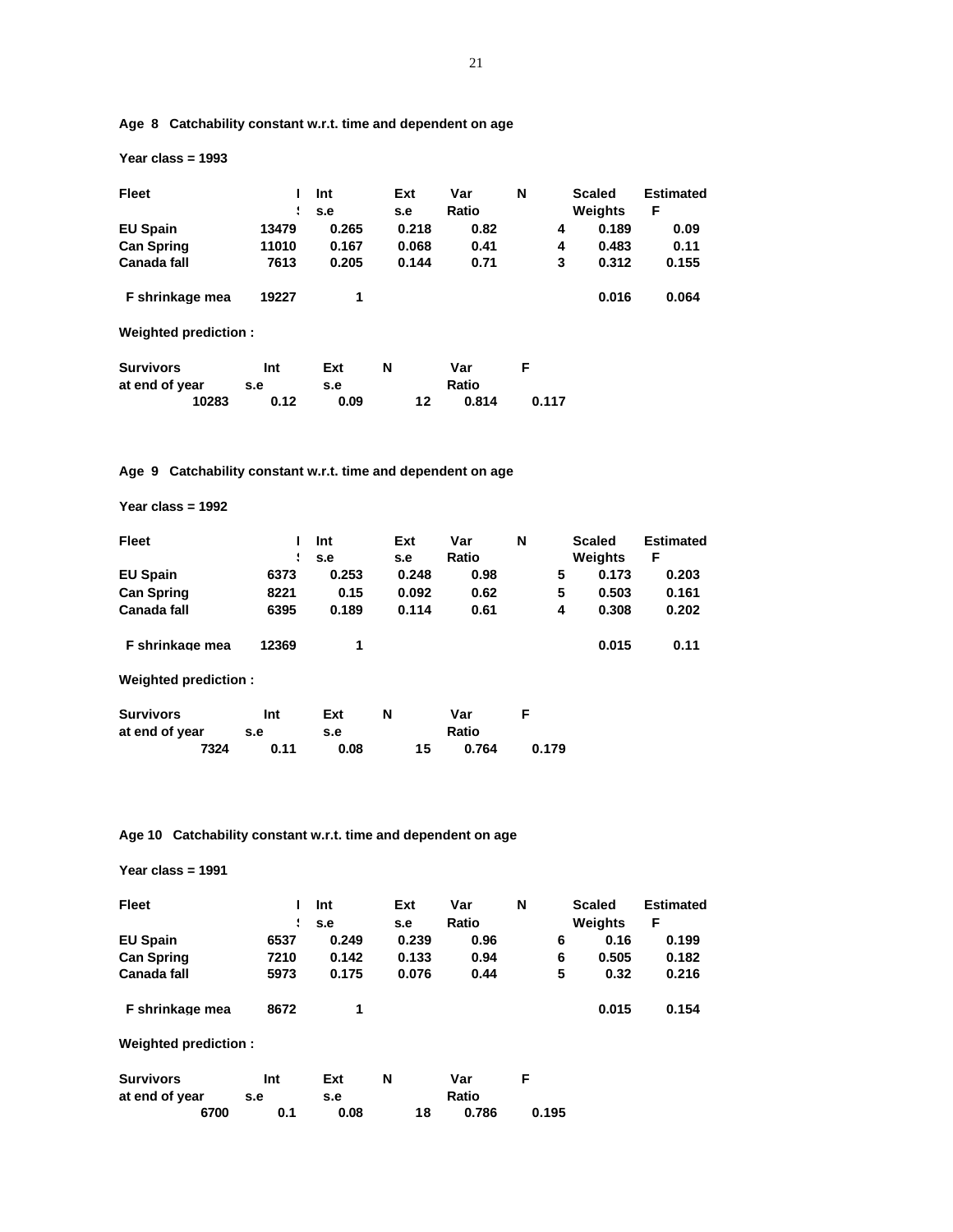| <b>Fleet</b>         | ÷    | Int<br>s.e | Ext<br>s.e | Var<br>Ratio | N |      | <b>Scaled</b><br>Weights | <b>Estimated</b><br>F |
|----------------------|------|------------|------------|--------------|---|------|--------------------------|-----------------------|
| <b>EU Spain</b>      | 6391 | 0.245      | 0.194      | 0.79         |   | 7    | 0.153                    | 0.181                 |
| <b>Can Spring</b>    | 4941 | 0.138      | 0.187      | 1.36         |   | 7    | 0.5                      | 0.229                 |
| Canada fall          | 4288 | 0.166      | 0.064      | 0.39         |   | 6    | 0.331                    | 0.259                 |
| F shrinkage mea      | 5896 | 1          |            |              |   |      | 0.016                    | 0.195                 |
| Weighted prediction: |      |            |            |              |   |      |                          |                       |
| <b>Survivors</b>     | Int  | Ext        | N          | Var          | F |      |                          |                       |
| at end of year       | s.e  | s.e        |            | Ratio        |   |      |                          |                       |
| 4918                 | 0.1  | 0.09       | 21         | 0.931        |   | 0.23 |                          |                       |

 **Age 11 Catchability constant w.r.t. time and age (fixed at the value for age) 10**

 **Age 12 Catchability constant w.r.t. time and age (fixed at the value for age) 10**

 **Year class = 1989**

 **Year class = 1990**

| <b>Fleet</b>         |      | Int   | Ext   | Var   | N     | <b>Scaled</b> | <b>Estimated</b> |
|----------------------|------|-------|-------|-------|-------|---------------|------------------|
|                      | ÷    | s.e   | s.e   | Ratio |       | Weights       | F                |
| <b>EU Spain</b>      | 3317 | 0.274 | 0.197 | 0.72  | 7     | 0.12          | 0.166            |
| <b>Can Spring</b>    | 2465 | 0.133 | 0.185 | 1.39  | 8     | 0.536         | 0.218            |
| <b>Canada fall</b>   | 2177 | 0.161 | 0.134 | 0.83  | 7     | 0.327         | 0.244            |
| F shrinkage mea      | 2906 | 1     |       |       |       | 0.018         | 0.188            |
| Weighted prediction: |      |       |       |       |       |               |                  |
| <b>Survivors</b>     | Int  | Ext   | N     | Var   | F     |               |                  |
| at end of year       | s.e  | s.e   |       | Ratio |       |               |                  |
| 2460                 | 0.1  | 0.1   | 23    | 1.01  | 0.218 |               |                  |

 **Age 13 Catchability constant w.r.t. time and age (fixed at the value for age) 10**

| Year class = $1988$  |      |            |            |              |       |                          |                       |
|----------------------|------|------------|------------|--------------|-------|--------------------------|-----------------------|
| <b>Fleet</b>         | ÷    | Int<br>s.e | Ext<br>s.e | Var<br>Ratio | N     | <b>Scaled</b><br>Weights | <b>Estimated</b><br>F |
| <b>EU Spain</b>      | 974  | 0.299      | 0.321      | 1.07         | 7     | 0.108                    | 0.195                 |
| <b>Can Spring</b>    | 1055 | 0.132      | 0.119      | 0.9          | 9     | 0.542                    | 0.181                 |
| <b>Canada fall</b>   | 937  | 0.159      | 0.136      | 0.85         | 8     | 0.331                    | 0.202                 |
| F shrinkage mea      | 1037 | 1          |            |              |       | 0.02                     | 0.184                 |
| Weighted prediction: |      |            |            |              |       |                          |                       |
| <b>Survivors</b>     | Int  | Ext        | N          | Var          | F     |                          |                       |
| at end of year       | s.e  | s.e        |            | Ratio        |       |                          |                       |
| 1006                 | 0.1  | 0.09       | 25         | 0.882        | 0.189 |                          |                       |